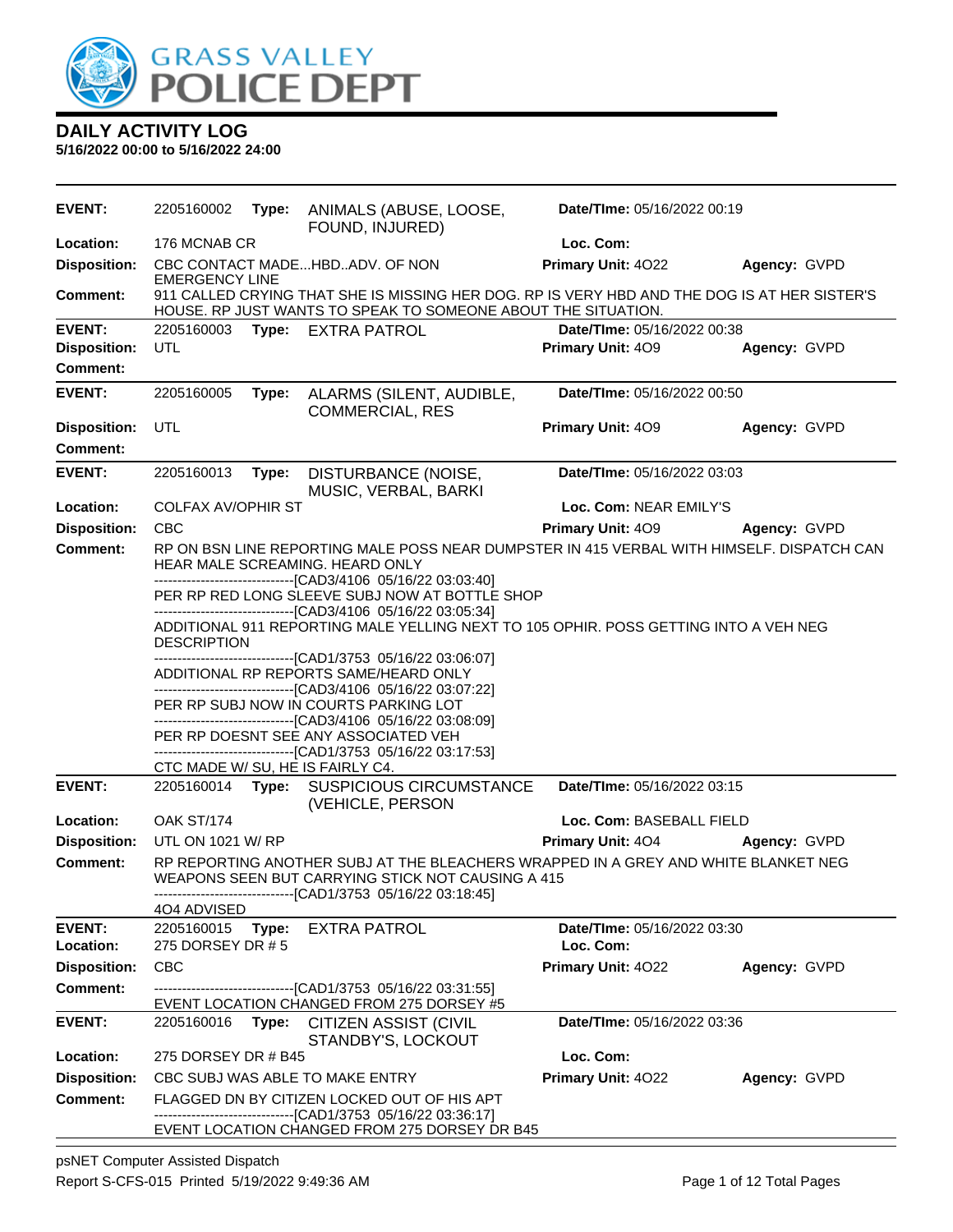

| <b>EVENT:</b>                          | 2205160017                                       |                                                                                                                                                                                                                                                                                                                             | Type: TRAFFIC (DUI, PARKING,<br>SPEED, HAZ                                                                                  | Date/TIme: 05/16/2022 03:49 |              |  |  |
|----------------------------------------|--------------------------------------------------|-----------------------------------------------------------------------------------------------------------------------------------------------------------------------------------------------------------------------------------------------------------------------------------------------------------------------------|-----------------------------------------------------------------------------------------------------------------------------|-----------------------------|--------------|--|--|
| <b>Disposition:</b><br><b>Comment:</b> | <b>CIT</b>                                       |                                                                                                                                                                                                                                                                                                                             |                                                                                                                             | <b>Primary Unit: 4022</b>   | Agency: GVPD |  |  |
| <b>EVENT:</b>                          | 2205160018                                       | Type:                                                                                                                                                                                                                                                                                                                       | TRAFFIC (DUI, PARKING,<br>SPEED, HAZ                                                                                        | Date/TIme: 05/16/2022 04:12 |              |  |  |
| Location:                              | 1100 BLOCK SUTTON WY                             |                                                                                                                                                                                                                                                                                                                             |                                                                                                                             | Loc. Com:                   |              |  |  |
| <b>Disposition:</b>                    | <b>CIT</b>                                       |                                                                                                                                                                                                                                                                                                                             |                                                                                                                             | Primary Unit: 4022          | Agency: GVPD |  |  |
| <b>Comment:</b>                        |                                                  |                                                                                                                                                                                                                                                                                                                             | -------------------------------[CAD3/4106 05/16/22 04:19:22]<br>EVENT LOCATION CHANGED FROM 1100 BLOCK SUTTON WAY           |                             |              |  |  |
| <b>EVENT:</b>                          |                                                  |                                                                                                                                                                                                                                                                                                                             | 2205160020 Type: EXTRA PATROL                                                                                               | Date/TIme: 05/16/2022 05:01 |              |  |  |
| Location:                              | 275 DORSEY DR # 5                                |                                                                                                                                                                                                                                                                                                                             |                                                                                                                             | Loc. Com:                   |              |  |  |
| <b>Disposition:</b>                    | UTL                                              |                                                                                                                                                                                                                                                                                                                             |                                                                                                                             | Primary Unit: 409           | Agency: GVPD |  |  |
| <b>Comment:</b>                        |                                                  |                                                                                                                                                                                                                                                                                                                             | --------------------------------[CAD1/3753 05/16/22 05:02:22]<br>EVENT LOCATION CHANGED FROM 275 DORSEY DR. APT 5           |                             |              |  |  |
| <b>EVENT:</b>                          |                                                  |                                                                                                                                                                                                                                                                                                                             | 2205160021 Type: EXTRA PATROL                                                                                               | Date/TIme: 05/16/2022 05:13 |              |  |  |
| Location:                              | 120 YUBA RIVER CT                                |                                                                                                                                                                                                                                                                                                                             |                                                                                                                             | Loc. Com: TRACTOR SUPPLY    |              |  |  |
| <b>Disposition:</b>                    | <b>CBC</b>                                       |                                                                                                                                                                                                                                                                                                                             |                                                                                                                             | <b>Primary Unit: 409</b>    | Agency: GVPD |  |  |
| <b>Comment:</b>                        |                                                  |                                                                                                                                                                                                                                                                                                                             | --------------------------------[CAD1/3753 05/16/22 05:13:27]<br>EVENT LOCATION CHANGED FROM TRACTOR SUPPLY                 |                             |              |  |  |
| <b>EVENT:</b>                          |                                                  |                                                                                                                                                                                                                                                                                                                             | 2205160027 Type: ABANDONED VEHICLES                                                                                         | Date/TIme: 05/16/2022 07:29 |              |  |  |
| <b>Disposition:</b>                    | WA WARNING ISSUED                                |                                                                                                                                                                                                                                                                                                                             |                                                                                                                             | <b>Primary Unit: 4R6</b>    | Agency: GVPD |  |  |
| <b>Comment:</b>                        |                                                  |                                                                                                                                                                                                                                                                                                                             |                                                                                                                             |                             |              |  |  |
| <b>EVENT:</b>                          | 2205160031                                       |                                                                                                                                                                                                                                                                                                                             | Type: 911 UNKNOWN<br>(HANGUPS, ABAN'S)                                                                                      | Date/TIme: 05/16/2022 08:11 |              |  |  |
| Location:                              |                                                  |                                                                                                                                                                                                                                                                                                                             | LAT: 39.20058600 LONG: -121.056772                                                                                          | Loc. Com:                   |              |  |  |
| <b>Disposition:</b>                    | <b>HBD</b>                                       |                                                                                                                                                                                                                                                                                                                             |                                                                                                                             | <b>Primary Unit:</b>        | Agency: GVPD |  |  |
| <b>Comment:</b>                        | 911 ABANDON                                      |                                                                                                                                                                                                                                                                                                                             |                                                                                                                             |                             |              |  |  |
|                                        | HUNG UP ON CB                                    |                                                                                                                                                                                                                                                                                                                             | ------------------------------[CAD2/4132 05/16/22 08:11:28]                                                                 |                             |              |  |  |
|                                        | LEFT VM ON 2ND ATTEMPT                           |                                                                                                                                                                                                                                                                                                                             | -------------------------------[CAD2/4132 05/16/22 08:12:49]<br>------------------------------[CAD2/4132 05/16/22 08:13:47] |                             |              |  |  |
|                                        | <b>NEG HISTORY</b><br>***** EVENT CLOSED BY CAD3 |                                                                                                                                                                                                                                                                                                                             |                                                                                                                             |                             |              |  |  |
| <b>EVENT:</b>                          |                                                  |                                                                                                                                                                                                                                                                                                                             | 2205160032 Type: VEHICLE STOP                                                                                               | Date/TIme: 05/16/2022 08:24 |              |  |  |
| Location:                              | S AUBURN/NEAL                                    |                                                                                                                                                                                                                                                                                                                             |                                                                                                                             | Loc. Com:                   |              |  |  |
| <b>Disposition:</b>                    | WA VERBAL                                        |                                                                                                                                                                                                                                                                                                                             |                                                                                                                             | Primary Unit: 4023          | Agency: GVPD |  |  |
| <b>Comment:</b>                        | License: 5YAW677                                 |                                                                                                                                                                                                                                                                                                                             |                                                                                                                             |                             |              |  |  |
| <b>EVENT:</b>                          | 2205160035                                       | Type:                                                                                                                                                                                                                                                                                                                       | THEFT (GRAND, PETTY, FROM<br>MERCHANT)                                                                                      | Date/TIme: 05/16/2022 08:36 |              |  |  |
| Location:                              | 105 NEAL ST                                      |                                                                                                                                                                                                                                                                                                                             |                                                                                                                             | Loc. Com: SAFEWAY           |              |  |  |
| <b>Disposition:</b>                    | <b>RPT</b>                                       |                                                                                                                                                                                                                                                                                                                             |                                                                                                                             | Primary Unit: 4021          | Agency: GVPD |  |  |
| Case No:                               | G2201201                                         |                                                                                                                                                                                                                                                                                                                             |                                                                                                                             |                             |              |  |  |
| Comment:                               | START.                                           | AT APROX 0730, RP NOTICED HIS TOOL BOX WAS STOLEN FROM HIS PICKUP TRCK. RP HAS FOOTPRINTS IN<br>THE BED OF HIS TRK, ASSUMED TO BE FROM THE PERSON WHO TOOK THE TOOL BOX. CALLER NO<br>LONGER AT THE SAFEWAY PARKING LOT, SPOKE WITH THE MANAGER OF SAFEWAY. REQ A 10-21 TO<br>----------------[CAD1/4116 05/16/22 09:23:44] |                                                                                                                             |                             |              |  |  |
|                                        |                                                  |                                                                                                                                                                                                                                                                                                                             | ISSUED CASE# G2201201 FOR AGENCY GVPD by UNIT 4O21                                                                          |                             |              |  |  |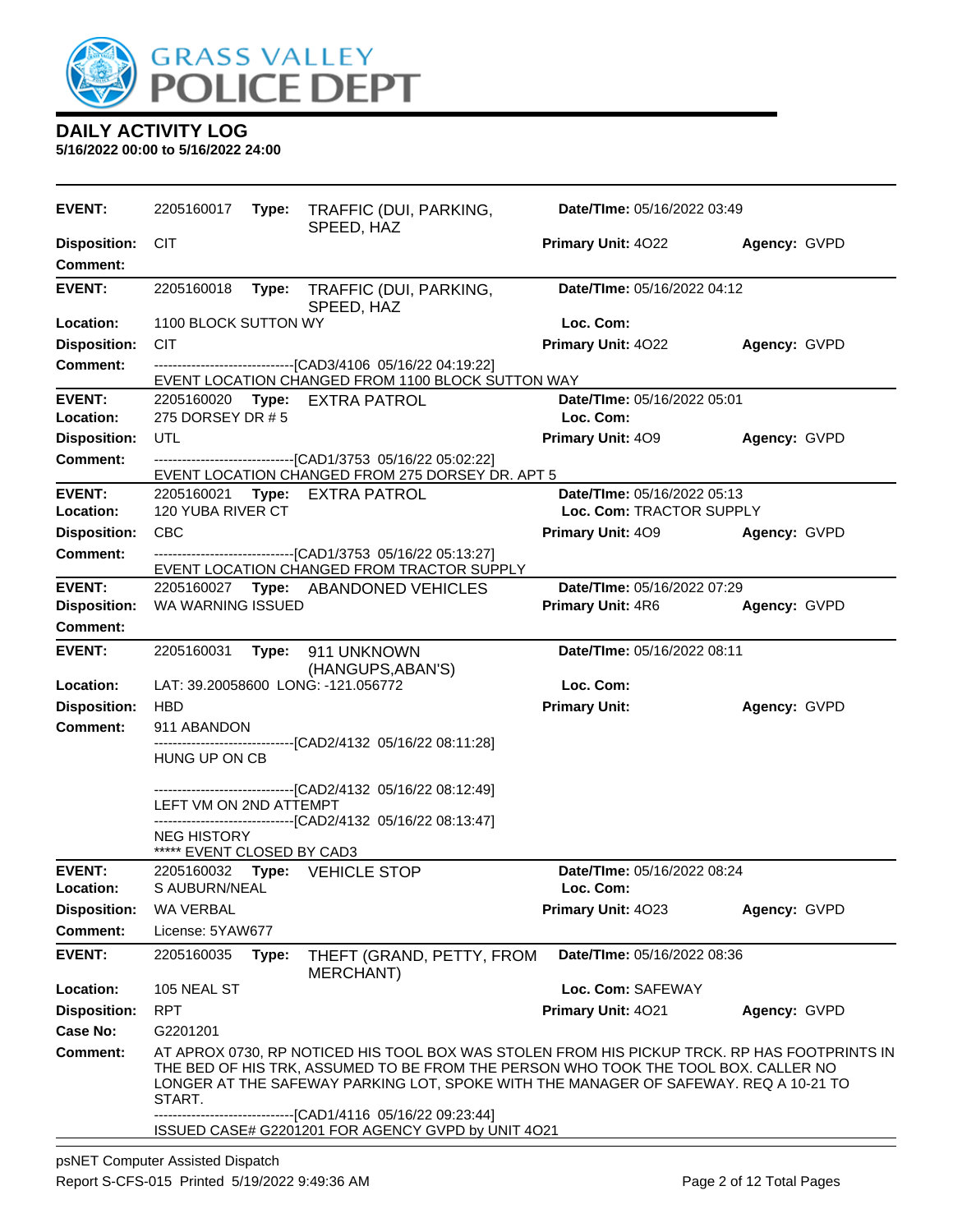

| <b>EVENT:</b><br><b>Location:</b> | 2205160036 Type: FIRE<br>WE MAIN ST/CARPENTER ST |                                                                                                                                                                                                                                                                        | <b>Date/Time: 05/16/2022 08:42</b><br>Loc. Com: |              |
|-----------------------------------|--------------------------------------------------|------------------------------------------------------------------------------------------------------------------------------------------------------------------------------------------------------------------------------------------------------------------------|-------------------------------------------------|--------------|
| <b>Disposition:</b>               |                                                  | CBC ASPHALT COMPANY DOING CRACK SEAL. NO                                                                                                                                                                                                                               | <b>Primary Unit: 4R6 Agency: GVPD</b>           |              |
| <b>Comment:</b>                   | HAZARD                                           | RP IS CONCERNED ABOUT HIS NEIGHBOR, SAYS LAST WEEK THE NEIGHBOR CAUGHT HIS GARAGE ON<br>FIRE, AND NOW HE IS USING A BLOW TORCH TO LIGHT GRASS AND WEEDS ON FIRE. THE EXACT ADDRESS<br>IS UNKN BUT CALLER ADVISED ITS BEHIND THE LARGE GREEN VICTORIAN HOME ON MAIN ST. |                                                 |              |
| <b>EVENT:</b>                     |                                                  | 2205160043 Type: SUBJECT STOP                                                                                                                                                                                                                                          | Date/TIme: 05/16/2022 09:13                     |              |
| Location:                         | <b>145 S AUBURN ST</b>                           |                                                                                                                                                                                                                                                                        | Loc. Com: CHARLIES ANGELS CAFE                  |              |
| <b>Disposition:</b>               | <b>CBC</b>                                       |                                                                                                                                                                                                                                                                        | Primary Unit: 4023 Agency: GVPD                 |              |
| <b>Comment:</b>                   | <b>FLAGGED DOWN</b>                              | --------------------------------[CAD3/4011 05/16/22 09:14:27]                                                                                                                                                                                                          |                                                 |              |
|                                   |                                                  | EVENT LOCATION CHANGED FROM CHARLIES CAFE                                                                                                                                                                                                                              |                                                 |              |
| <b>EVENT:</b>                     |                                                  | 2205160046 Type: EXTRA PATROL                                                                                                                                                                                                                                          | Date/TIme: 05/16/2022 09:25                     |              |
| Location:                         | 265 SO AUBURN ST                                 |                                                                                                                                                                                                                                                                        | Loc. Com:                                       |              |
| <b>Disposition:</b>               | <b>CBC SECURE</b>                                |                                                                                                                                                                                                                                                                        | Primary Unit: 4V71                              | Agency: GVPD |
| <b>Comment:</b>                   |                                                  | --------------------------------[CAD3/4011 05/16/22 09:25:28]<br>EVENT LOCATION CHANGED FROM 265 S AUBURN                                                                                                                                                              |                                                 |              |
| <b>EVENT:</b>                     |                                                  | 2205160048 Type: SERVICE, CIVIL, SUBPOENA                                                                                                                                                                                                                              | Date/TIme: 05/16/2022 09:36                     |              |
| Location:                         | 2036 NEVADA CITY HY                              |                                                                                                                                                                                                                                                                        | Loc. Com:                                       |              |
| <b>Disposition:</b>               | CBC                                              |                                                                                                                                                                                                                                                                        | Primary Unit: 4V71                              | Agency: GVPD |
| <b>Comment:</b>                   |                                                  | -------------------------------[CAD3/4011 05/16/22 09:37:08]<br>EVENT LOCATION CHANGED FROM 2036 NEVADA CITY                                                                                                                                                           |                                                 |              |
| <b>EVENT:</b>                     |                                                  | 2205160053 Type: 911 UNKNOWN                                                                                                                                                                                                                                           | Date/TIme: 05/16/2022 09:54                     |              |
|                                   |                                                  | (HANGUPS, ABAN'S)                                                                                                                                                                                                                                                      |                                                 |              |
| Location:                         |                                                  | LAT: 39.20058600 LONG: -121.056772                                                                                                                                                                                                                                     | Loc. Com:                                       |              |
| <b>Disposition:</b>               | <b>HBD</b>                                       |                                                                                                                                                                                                                                                                        | <b>Primary Unit:</b> Agency: GVPD               |              |
| <b>Comment:</b>                   | PREFIX.<br>***** EVENT CLOSED BY CAD3            | 911 OPEN LINE, COUNTRY MUSIC HEARD. NO SIGNS OF DISTRESS. UNABLE TO CALL BACK DUE TO 911                                                                                                                                                                               |                                                 |              |
| <b>EVENT:</b>                     |                                                  | 2205160063 Type: VEHICLE STOP                                                                                                                                                                                                                                          | Date/TIme: 05/16/2022 10:39                     |              |
| Location:                         |                                                  | 49/20 RAMP STATE/WE EMPIRE ST                                                                                                                                                                                                                                          | Loc. Com: NBO                                   |              |
| <b>Disposition:</b>               | WA WARNING ISSUED                                |                                                                                                                                                                                                                                                                        | <b>Primary Unit: 4R6</b>                        | Agency: GVPD |
| Comment:                          | License: 3UCJ202                                 |                                                                                                                                                                                                                                                                        |                                                 |              |
|                                   |                                                  | ----------------------------------[CAD4/3980 05/16/22 10:39:43]<br>EVENT LOCATION CHANGED FROM N49/ EMPIRE                                                                                                                                                             |                                                 |              |
| <b>EVENT:</b>                     | 2205160064 Type: 911                             |                                                                                                                                                                                                                                                                        | Date/TIme: 05/16/2022 10:41                     |              |
|                                   |                                                  | UNKNOWN/HANGUPS, ABANS                                                                                                                                                                                                                                                 |                                                 |              |
| Location:                         | 740 SO AUBURN ST                                 |                                                                                                                                                                                                                                                                        | Loc. Com:                                       |              |
| <b>Disposition:</b>               | <b>HBD</b>                                       |                                                                                                                                                                                                                                                                        | <b>Primary Unit:</b>                            | Agency: GVPD |
| <b>Comment:</b>                   |                                                  | 911 CALLER ADVISED ACCIDENTAL, TRYING TO CALL INSURANCE CO.                                                                                                                                                                                                            |                                                 |              |
| <b>EVENT:</b>                     |                                                  | 2205160067 Type: ALL OTHERS                                                                                                                                                                                                                                            | Date/TIme: 05/16/2022 10:43                     |              |
| Location:                         | 314 HAZEL LN                                     |                                                                                                                                                                                                                                                                        | Loc. Com:                                       |              |
| <b>Disposition:</b>               | <b>CBC MEDIATED</b>                              |                                                                                                                                                                                                                                                                        | Primary Unit: 4023                              | Agency: GVPD |
| <b>Comment:</b>                   | MOVE THE VEH.                                    | RPS VEH IS BLOCKED BY SISTERS VEH, HOWEVER RP IS RESTRAINED FROM HER SO CANNOT ASK HER TO                                                                                                                                                                              |                                                 |              |
|                                   | RPS VEH IS A TOYT COROLLA                        | OTHER VEH IS A SILV DODGE OR CHRY SEDAN<br>-------------------------------[CAD1/4116 05/16/22 11:02:55]<br>PR CALLED BACK, STATED FEMALE IS MOVING THE VEH, REQ 10-22                                                                                                  |                                                 |              |
|                                   |                                                  |                                                                                                                                                                                                                                                                        |                                                 |              |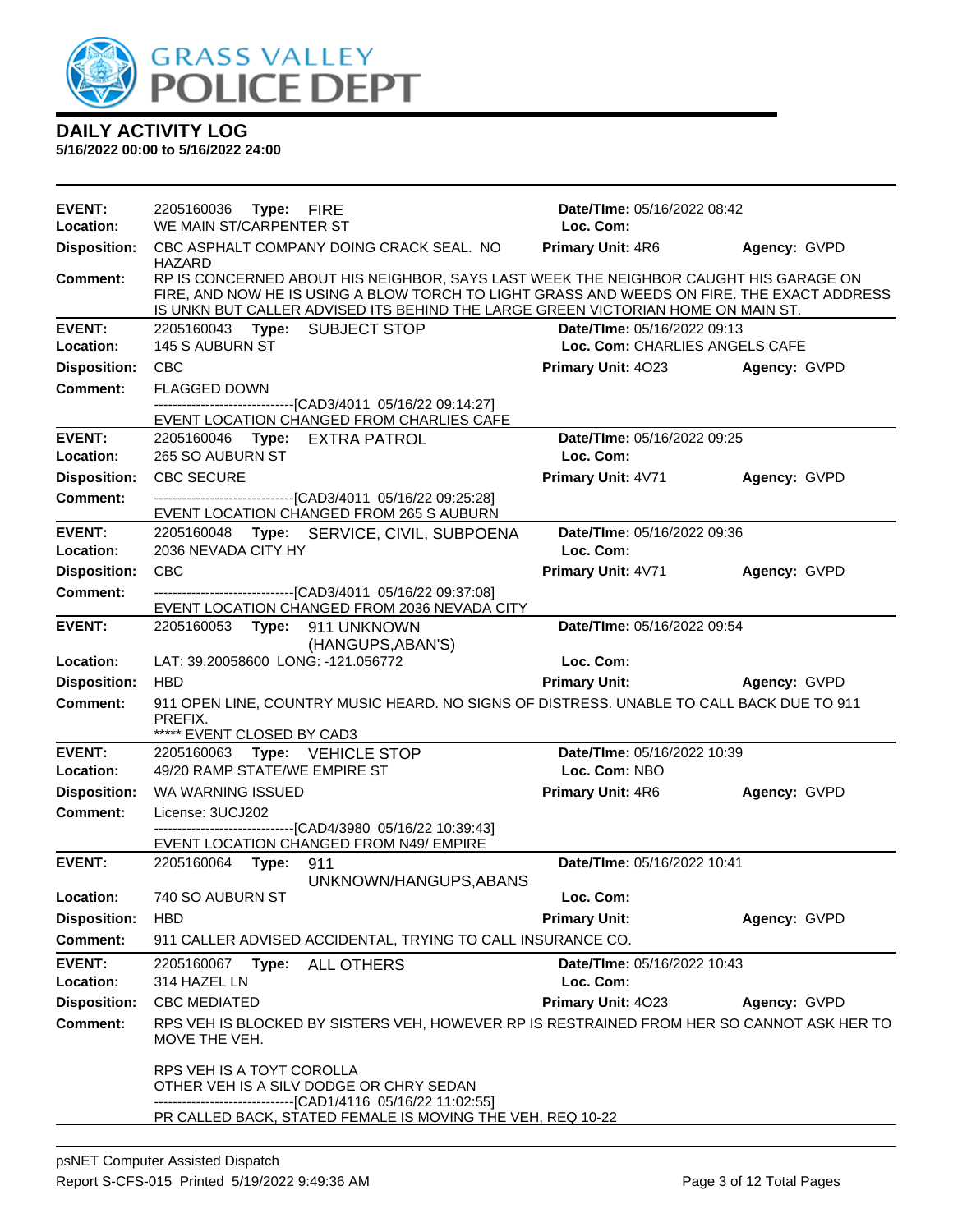

| <b>EVENT:</b>                                                                                                                                                                                                      | 2205160068                  | Type: | THEFT (GRAND, PETTY, FROM<br>MERCHANT)                                                            | Date/TIme: 05/16/2022 10:48      |              |
|--------------------------------------------------------------------------------------------------------------------------------------------------------------------------------------------------------------------|-----------------------------|-------|---------------------------------------------------------------------------------------------------|----------------------------------|--------------|
| Location:                                                                                                                                                                                                          | 544 EA MAIN ST              |       |                                                                                                   | Loc. Com:                        |              |
| <b>Disposition:</b>                                                                                                                                                                                                | RPT RPT TAKEN               |       |                                                                                                   | Primary Unit: 4023               | Agency: GVPD |
| Case No:                                                                                                                                                                                                           | G2201202                    |       |                                                                                                   |                                  |              |
| Comment:                                                                                                                                                                                                           |                             |       | RP RPTG THEFT OF SOLAR BATTERY SYSTEM, REQG 10-21                                                 |                                  |              |
|                                                                                                                                                                                                                    | PER 4021/ REQG PERSONAL CTC |       | -------------------------------[CAD4/3980 05/16/22 11:18:18]                                      |                                  |              |
|                                                                                                                                                                                                                    |                             |       | -------------------------------[CAD4/3980 05/16/22 11:34:49]                                      |                                  |              |
|                                                                                                                                                                                                                    |                             |       | ISSUED CASE# G2201202 FOR AGENCY GVPD by UNIT 4O23                                                |                                  |              |
| <b>EVENT:</b>                                                                                                                                                                                                      |                             |       | 2205160074 Type: SUSPICIOUS CIRCUMSTANCE<br>(VEHICLE, PERSON                                      | Date/TIme: 05/16/2022 11:02      |              |
| Location:                                                                                                                                                                                                          | 526 PENSTOCK DR             |       |                                                                                                   | Loc. Com: CAME FROM PACKARD SIDE |              |
| <b>Disposition:</b>                                                                                                                                                                                                | <b>HBD UNITS ADVISED</b>    |       |                                                                                                   | <b>Primary Unit:</b>             | Agency: GVPD |
| <b>Comment:</b>                                                                                                                                                                                                    |                             |       | RP JUST HEARD GUNSHOT NOTHING ELSE                                                                |                                  |              |
|                                                                                                                                                                                                                    | <b>VOICED TO 1S10/4S1</b>   |       | ------------------------------[CAD4/3980 05/16/22 11:02:47]                                       |                                  |              |
| -------------------------------[CAD4/3980 05/16/22 11:03:58]<br>PER 1P56/ A BIG RIG BLEW A TIRE BRIGHTON/ MCCORTNEY PULLING ONTO 20/ WAS VERY LOUD<br>-------------------------------[CAD4/3980_05/16/22 11:04:49] |                             |       |                                                                                                   |                                  |              |
|                                                                                                                                                                                                                    | 1S10 COPIES                 |       |                                                                                                   |                                  |              |
| <b>EVENT:</b>                                                                                                                                                                                                      |                             |       | ***** EVENT CLOSED BY CAD4 WITH COMMENT-UNITS ADVISED                                             | Date/TIme: 05/16/2022 11:13      |              |
|                                                                                                                                                                                                                    | 2205160077 Type:            |       | 911<br>UNKNOWN/HANGUPS, ABANS                                                                     |                                  |              |
| Location:                                                                                                                                                                                                          | 600 FREEMAN LN              |       |                                                                                                   | Loc. Com: LIBERTY MOTORS         |              |
| <b>Disposition:</b>                                                                                                                                                                                                | <b>HBD</b>                  |       |                                                                                                   | <b>Primary Unit:</b>             | Agency: GVPD |
| <b>Comment:</b>                                                                                                                                                                                                    | 911 ACCIDENTAL.             |       |                                                                                                   |                                  |              |
| <b>EVENT:</b>                                                                                                                                                                                                      | 2205160080                  | Type: | <b>SUSPICIOUS CIRCUMSTANCE</b><br>(VEHICLE, PERSON                                                | Date/TIme: 05/16/2022 11:36      |              |
| Location:                                                                                                                                                                                                          | 989 SUTTON WY               |       |                                                                                                   | Loc. Com: BEADS GALORE           |              |
| <b>Disposition:</b>                                                                                                                                                                                                | <b>CBC</b>                  |       |                                                                                                   | <b>Primary Unit: 4R6</b>         | Agency: GVPD |
| <b>Comment:</b>                                                                                                                                                                                                    | HOWEVER HE STILL HASNT.     |       | RP RPTG SU IN A GRY ACURA SUV PARKED IN FRONT OF BACK DOOR. RP KEEPS ASKING THE SU TO LEAVE       |                                  |              |
|                                                                                                                                                                                                                    |                             |       | ------------------------------[CAD2/4132 05/16/22 11:47:51]<br>RE-OPENED AS EVENT GVPD 2205160086 |                                  |              |
|                                                                                                                                                                                                                    |                             |       |                                                                                                   |                                  |              |
| <b>EVENT:</b>                                                                                                                                                                                                      | 2205160082                  | Type: | THEFT (GRAND, PETTY, FROM<br><b>MERCHANT)</b>                                                     | Date/TIme: 05/16/2022 11:37      |              |
| <b>Location:</b>                                                                                                                                                                                                   | 634 BRIGHTON ST             |       |                                                                                                   | Loc. Com:                        |              |
| <b>Disposition:</b>                                                                                                                                                                                                | RPT RPT TAKEN               |       |                                                                                                   | Primary Unit: 4K19               | Agency: GVPD |
| Case No:                                                                                                                                                                                                           | G2201203                    |       |                                                                                                   |                                  |              |
| <b>Comment:</b>                                                                                                                                                                                                    |                             |       | RP AT GVPD FOR CTC TO REPORT BANK FRAUD AND THEFT                                                 |                                  |              |
|                                                                                                                                                                                                                    | PER 4S3/ HAVE 4K19 HANDLE   |       | -------------------------------[CAD4/3980 05/16/22 12:30:13]                                      |                                  |              |
|                                                                                                                                                                                                                    |                             |       | -------------------------------[CAD3/4011 05/16/22 12:55:51]                                      |                                  |              |
|                                                                                                                                                                                                                    |                             |       | ISSUED CASE# G2201203 FOR AGENCY GVPD by UNIT 4K19                                                |                                  |              |
| <b>EVENT:</b>                                                                                                                                                                                                      |                             |       | 2205160086 Type: SUSPICIOUS CIRCUMSTANCE<br>(VEHICLE, PERSON                                      | Date/TIme: 05/16/2022 11:47      |              |
| Location:                                                                                                                                                                                                          | 989 SUTTON WY               |       |                                                                                                   | Loc. Com: BEADS GALORE           |              |
| <b>Disposition:</b>                                                                                                                                                                                                | <b>CBC</b>                  |       |                                                                                                   | Primary Unit: 4R6                | Agency: GVPD |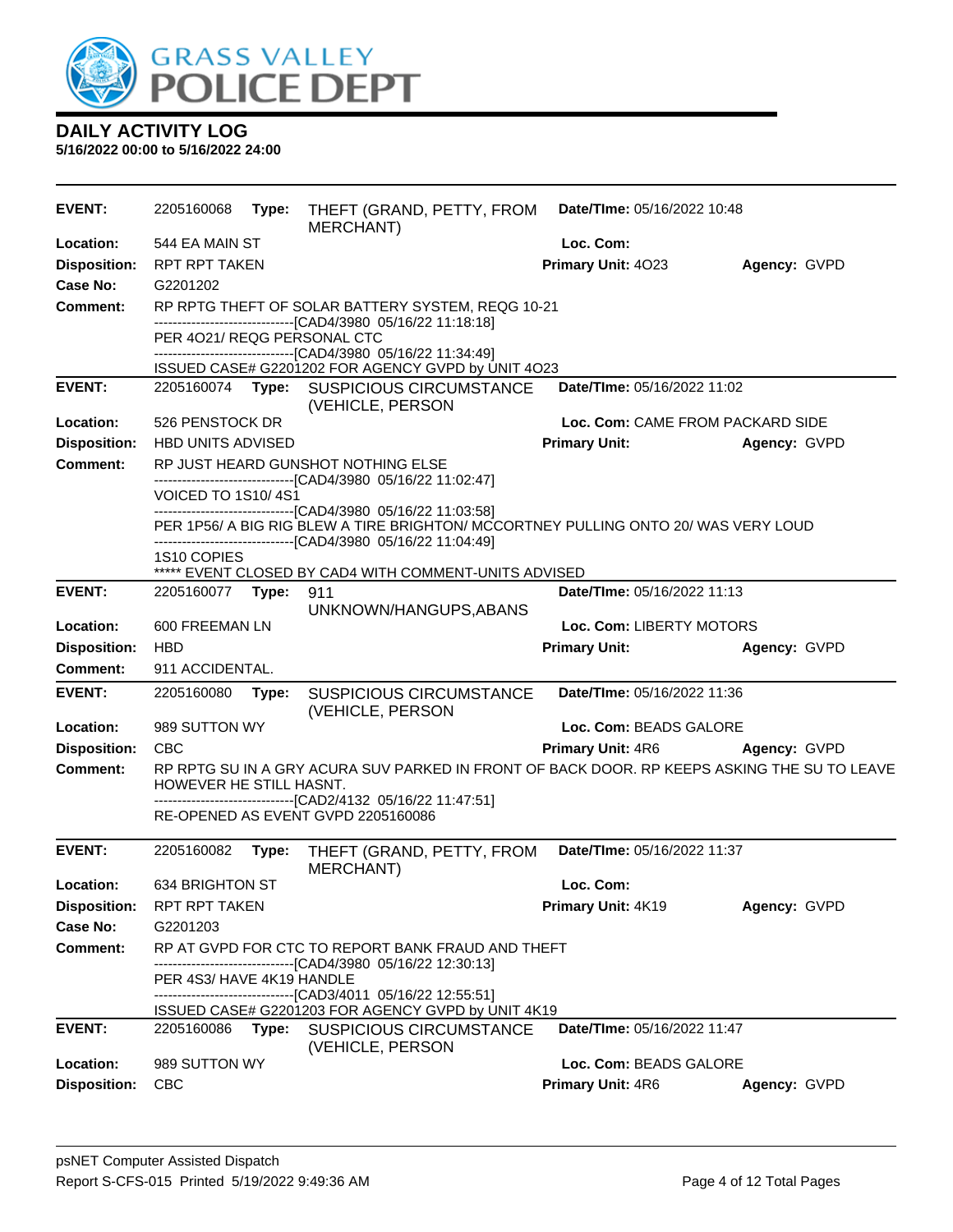

| Comment:                               | [comments event 2205160080]<br>HOWEVER HE STILL HASNT.<br>[end comments event 2205160080]<br>CLOSED IN ERROR.                       |       | ***** RE-OPENED EVENT GVPD 2205160080<br>(opened 05/16/2022 11:36:26, 4R6, closed as CBC 05/16/2022 11:45:53)<br>RP RPTG SU IN A GRY ACURA SUV PARKED IN FRONT OF BACK DOOR. RP KEEPS ASKING THE SU TO LEAVE<br>-------------------------------[CAD2/4132 05/16/22 11:49:36] |                                    |              |  |  |
|----------------------------------------|-------------------------------------------------------------------------------------------------------------------------------------|-------|------------------------------------------------------------------------------------------------------------------------------------------------------------------------------------------------------------------------------------------------------------------------------|------------------------------------|--------------|--|--|
| <b>EVENT:</b>                          |                                                                                                                                     |       |                                                                                                                                                                                                                                                                              | Date/TIme: 05/16/2022 11:52        |              |  |  |
| <b>Disposition:</b><br><b>Comment:</b> | <b>CBC</b>                                                                                                                          |       |                                                                                                                                                                                                                                                                              | Primary Unit: 4K19                 | Agency: GVPD |  |  |
| <b>EVENT:</b>                          |                                                                                                                                     |       | 2205160088 Type: SUBJECT STOP                                                                                                                                                                                                                                                | Date/TIme: 05/16/2022 11:58        |              |  |  |
| Location:                              | 1005 SUTTON WY                                                                                                                      |       |                                                                                                                                                                                                                                                                              | Loc. Com: CVS                      |              |  |  |
| <b>Disposition:</b>                    | <b>CBC</b>                                                                                                                          |       |                                                                                                                                                                                                                                                                              | Primary Unit: 4015                 | Agency: GVPD |  |  |
| <b>Comment:</b>                        | OUT W/ 1 BEHIND CVS                                                                                                                 |       | ------------------------------[CAD1/4116  05/16/22 11:59:11]                                                                                                                                                                                                                 |                                    |              |  |  |
|                                        |                                                                                                                                     |       | EVENT LOCATION CHANGED FROM BEHIND CVS                                                                                                                                                                                                                                       |                                    |              |  |  |
| <b>EVENT:</b>                          |                                                                                                                                     |       | 2205160091 Type: THEFT (GRAND, PETTY, FROM<br>MERCHANT)                                                                                                                                                                                                                      | Date/TIme: 05/16/2022 12:00        |              |  |  |
| Location:                              | 111 W MCKNIGHT WY                                                                                                                   |       |                                                                                                                                                                                                                                                                              | Loc. Com: KMART                    |              |  |  |
| <b>Disposition:</b>                    | PEN NEG ANSWER VM LEFT                                                                                                              |       |                                                                                                                                                                                                                                                                              | Primary Unit: 4015                 | Agency: GVPD |  |  |
| Case No:                               | G2201210                                                                                                                            |       |                                                                                                                                                                                                                                                                              |                                    |              |  |  |
| <b>Comment:</b>                        | RP RPTNG THEFT OF REBAR CUTTING TOOLS WHILE ON A CONSTRUCTION JOB<br>---------------------------------[CAD2/4132 05/17/22 09:48:02] |       |                                                                                                                                                                                                                                                                              |                                    |              |  |  |
|                                        |                                                                                                                                     |       | ISSUED CASE# G2201210-G2201210 FOR GVPD by UNIT 4O15                                                                                                                                                                                                                         |                                    |              |  |  |
| <b>EVENT:</b>                          | 2205160098                                                                                                                          |       | Type: TRAFFIC (DUI, PARKING,<br>SPEED, HAZ                                                                                                                                                                                                                                   | Date/TIme: 05/16/2022 12:13        |              |  |  |
| Location:                              | 49/20 STATE/DORSEY DR                                                                                                               |       |                                                                                                                                                                                                                                                                              | Loc. Com: SB                       |              |  |  |
| <b>Disposition:</b>                    | <b>HBD</b>                                                                                                                          |       |                                                                                                                                                                                                                                                                              | <b>Primary Unit:</b>               | Agency: GVPD |  |  |
| <b>Comment:</b>                        | <b>VOICED</b><br>***** EVENT CLOSED BY CAD4                                                                                         |       | 911 CALLER ROAD HZD, TOP OF A TRAVEL TRAILER, XRED TO CHP<br>--------------------------------[CAD4/3980 05/16/22 12:14:28]                                                                                                                                                   |                                    |              |  |  |
| <b>EVENT:</b>                          |                                                                                                                                     |       | 2205160101 Type: VEH CITES, VIN, TOWS, DUI                                                                                                                                                                                                                                   | Date/TIme: 05/16/2022 12:21        |              |  |  |
| Location:                              | PLAZA DR/BRUNSWICK RD                                                                                                               |       |                                                                                                                                                                                                                                                                              | Loc. Com:                          |              |  |  |
| <b>Disposition:</b>                    | <b>CBC</b>                                                                                                                          |       |                                                                                                                                                                                                                                                                              | Primary Unit: 4015                 | Agency: GVPD |  |  |
| Comment:                               |                                                                                                                                     |       | -------------------------------[CAD4/3980 05/16/22 12:23:00]<br>EVENT LOCATION CHANGED FROM PLAZA/ BRUNSWICK                                                                                                                                                                 |                                    |              |  |  |
| <b>EVENT:</b>                          | 2205160102                                                                                                                          | Type: | 911 UNKNOWN                                                                                                                                                                                                                                                                  | Date/TIme: 05/16/2022 12:26        |              |  |  |
|                                        |                                                                                                                                     |       | (HANGUPS, ABAN'S)                                                                                                                                                                                                                                                            |                                    |              |  |  |
| Location:                              |                                                                                                                                     |       | LAT: 39.22497300 LONG: -121.037503                                                                                                                                                                                                                                           | Loc. Com:                          |              |  |  |
| <b>Disposition:</b>                    | HBD LOG PER 4S3                                                                                                                     |       |                                                                                                                                                                                                                                                                              | <b>Primary Unit:</b>               | Agency: GVPD |  |  |
| <b>Comment:</b>                        | 911 ABAND                                                                                                                           |       |                                                                                                                                                                                                                                                                              |                                    |              |  |  |
|                                        | RINGS BUSY ON CB                                                                                                                    |       | -------------------------------[CAD2/4132_05/16/22_12:26:25]                                                                                                                                                                                                                 |                                    |              |  |  |
|                                        |                                                                                                                                     |       | -------------------------------[CAD2/4132_05/16/22_12:27:15]<br>NEG RECENT HISTORY WITH THE NUMBER.                                                                                                                                                                          |                                    |              |  |  |
|                                        |                                                                                                                                     |       | ***** EVENT CLOSED BY CAD4 WITH COMMENT-LOG PER 4S3                                                                                                                                                                                                                          |                                    |              |  |  |
| <b>EVENT:</b>                          | 2205160109                                                                                                                          | Type: | TRAFFIC (DUI, PARKING,<br>SPEED, HAZ                                                                                                                                                                                                                                         | <b>Date/Time: 05/16/2022 12:35</b> |              |  |  |
| Location:                              | 201 EA MAIN ST                                                                                                                      |       |                                                                                                                                                                                                                                                                              | Loc. Com:                          |              |  |  |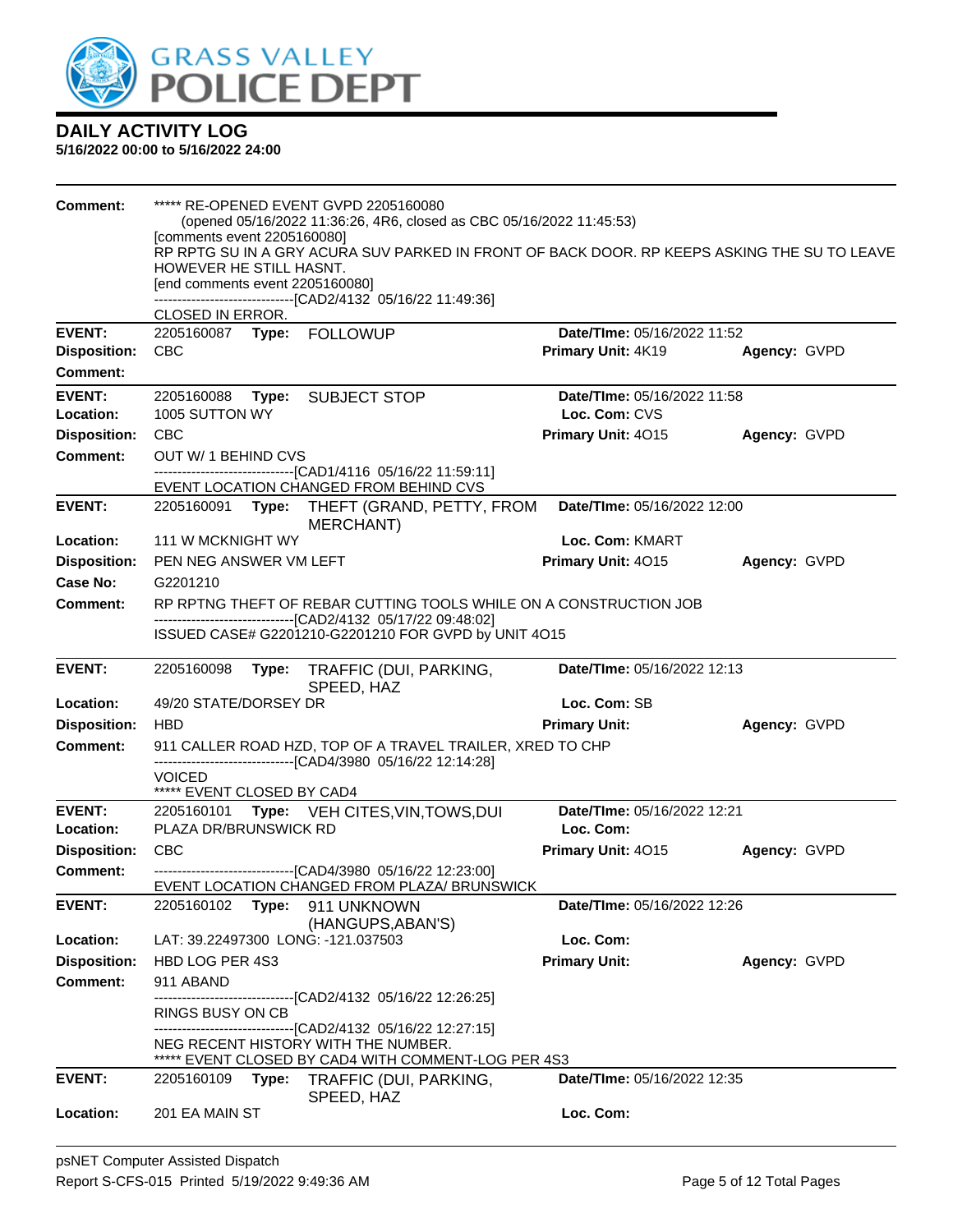

| <b>Disposition:</b> | UTL UTL                                                                                                  |                                                                                                                                                  | <b>Primary Unit: 4023</b>      | Agency: GVPD |  |
|---------------------|----------------------------------------------------------------------------------------------------------|--------------------------------------------------------------------------------------------------------------------------------------------------|--------------------------------|--------------|--|
| <b>Comment:</b>     | ON DRIVER.                                                                                               | RP RPTNG 23152 GRN SUBARU LP 5AKK396 TWD CHEVRON ROUNDABOUT, COWORKER COULD SMELL IT                                                             |                                |              |  |
| <b>EVENT:</b>       | 2205160111                                                                                               | DISTURBANCE (NOISE,<br>Type:<br>MUSIC, VERBAL, BARKI                                                                                             | Date/TIme: 05/16/2022 12:42    |              |  |
| Location:           | 150 S AUBURN ST                                                                                          |                                                                                                                                                  | Loc. Com: INGENDAAY, ANGELA MD |              |  |
| <b>Disposition:</b> | <b>CBC NEG CHARGES</b>                                                                                   |                                                                                                                                                  | Primary Unit: 4015             | Agency: GVPD |  |
| <b>Comment:</b>     |                                                                                                          | 911 RPTNG 2 TRANSIENTS FIGHTING, BEIGE PANTS GRY SWEATSHIRT                                                                                      |                                |              |  |
|                     |                                                                                                          | -------------------------------[CAD1/4116 05/16/22 12:42:57]<br>SUBJS NO LONGER 415 PHYSICAL<br>-------------------[CAD1/4116 05/16/22 12:44:05] |                                |              |  |
|                     |                                                                                                          | OTHER TRANSIENT BLK SHIRT, BLK PANTS "GOT PUNCHED", RP STATED SUBJ DOES NEED MEDICAL                                                             |                                |              |  |
| <b>EVENT:</b>       |                                                                                                          | 2205160115 Type: 911 UNKNOWN                                                                                                                     | Date/TIme: 05/16/2022 12:55    |              |  |
|                     |                                                                                                          | (HANGUPS, ABAN'S)                                                                                                                                |                                |              |  |
| Location:           |                                                                                                          | LAT: 39.23408200 LONG: -121.039112                                                                                                               | Loc. Com:                      |              |  |
| <b>Disposition:</b> | <b>HBD</b>                                                                                               |                                                                                                                                                  | <b>Primary Unit:</b>           | Agency: GVPD |  |
| <b>Comment:</b>     | 911 HANGUP                                                                                               | -----------------[CAD2/4132 05/16/22 12:55:43]                                                                                                   |                                |              |  |
|                     | LINE RINGS BUSY ON CB.<br>***** EVENT CLOSED BY CAD2                                                     |                                                                                                                                                  |                                |              |  |
| <b>EVENT:</b>       |                                                                                                          | 2205160116 Type: 911 UNKNOWN<br>(HANGUPS, ABAN'S)                                                                                                | Date/TIme: 05/16/2022 12:55    |              |  |
| Location:           | 1300 E MAIN ST                                                                                           |                                                                                                                                                  | Loc. Com: AJA VIDEO            |              |  |
| <b>Disposition:</b> | <b>HBD</b>                                                                                               |                                                                                                                                                  | <b>Primary Unit:</b>           | Agency: GVPD |  |
| <b>Comment:</b>     | 911 OPEN LINE, HEARD PHONE VIBRATING, FEMALE CAME ON THE LINE AND STATED ACCIDENTAL WHILE<br>AT WORK, C4 |                                                                                                                                                  |                                |              |  |
|                     | ***** EVENT CLOSED BY CAD1                                                                               | ----------------------[CAD1/4116 05/16/22 12:57:11]<br>EVENT LOCATION CHANGED FROM LAT: 39.23408200 LONG: -121.039112 GRASS VALLEY               |                                |              |  |
| <b>EVENT:</b>       | 2205160117 Type:                                                                                         | RESTRAINING ORDERS (TRO,<br>OAH, CUSTODY, C                                                                                                      | Date/TIme: 05/16/2022 13:06    |              |  |
| Location:           | 279 JOERSCHKE DR #8                                                                                      |                                                                                                                                                  | Loc. Com: VALLEY COMMONS EAST  |              |  |
| <b>Disposition:</b> | <b>CBC</b>                                                                                               |                                                                                                                                                  | Primary Unit: 4015             | Agency: GVPD |  |
| <b>Comment:</b>     |                                                                                                          | RP AT GVPD REQ CTC TO DISCUSS RESTRAINING ORDER                                                                                                  |                                |              |  |
| <b>EVENT:</b>       | 2205160120                                                                                               | Type:<br>911 UNKNOWN<br>(HANGUPS, ABAN'S)                                                                                                        | Date/TIme: 05/16/2022 13:12    |              |  |
| Location:           |                                                                                                          | LAT: 39.21920100 LONG: -121.052352                                                                                                               | Loc. Com:                      |              |  |
| <b>Disposition:</b> | <b>HBD</b>                                                                                               |                                                                                                                                                  | <b>Primary Unit:</b>           | Agency: GVPD |  |
| <b>Comment:</b>     | 911 OPEN LINE, NOTHING HEARD                                                                             | -------------------------[CAD3/4011_05/16/22 13:16:32]                                                                                           |                                |              |  |
|                     | ADDITIONAL 911 OPEN LIN E                                                                                | ------------------------------[CAD1/4116 05/16/22 13:16:44]                                                                                      |                                |              |  |
|                     |                                                                                                          | ON CALL BACK, NEG ANSWER, LEFT VM                                                                                                                |                                |              |  |
|                     | ***** EVENT CLOSED BY CAD3                                                                               | -------------------------------[CAD1/4116 05/16/22 13:17:52]<br>ADDITIONAL 911 OPEN LINE, NOTHING HEARD, DISCONNECTED                            |                                |              |  |
| <b>EVENT:</b>       | 2205160121                                                                                               | Type: PROPERTY LOST OR FOUND                                                                                                                     | Date/TIme: 05/16/2022 13:13    |              |  |
| Location:           | MILL ST/MCCOURTNEY RD                                                                                    |                                                                                                                                                  | Loc. Com:                      |              |  |
| <b>Disposition:</b> | UTL UTL                                                                                                  |                                                                                                                                                  | <b>Primary Unit: 4R6</b>       | Agency: GVPD |  |
| <b>Comment:</b>     |                                                                                                          | RP RPTNG FOUND BLU MONGOOSE BICYCLE AT LOCATION LISTED, RP MOVED THE BIKE TO THE ONRAMP<br>AT MCCOURTNEY AND IS NO LONGER ON SCENE.              |                                |              |  |
| <b>EVENT:</b>       | 2205160125                                                                                               | <b>VEHICLE STOP</b><br>Type:                                                                                                                     | Date/TIme: 05/16/2022 13:32    |              |  |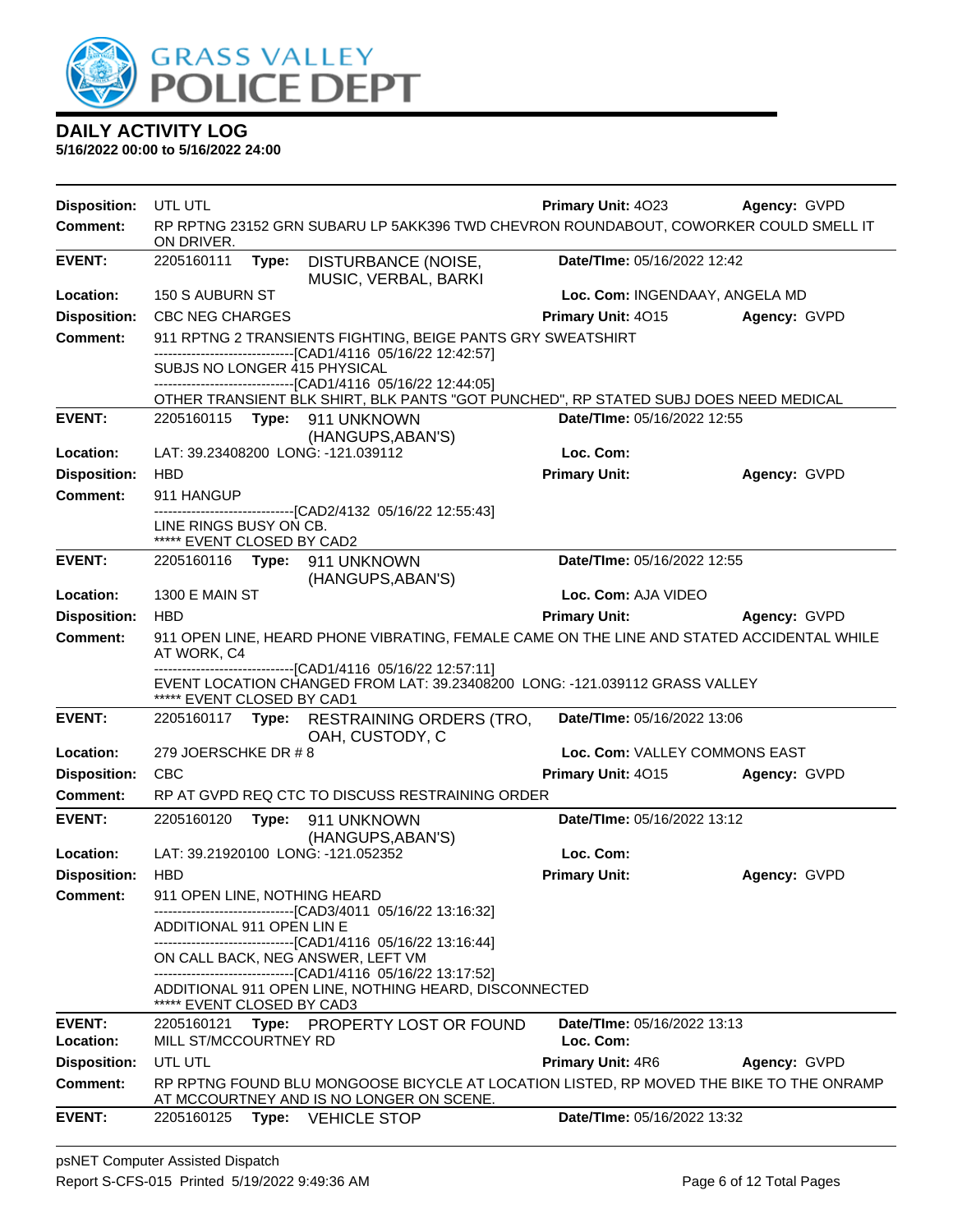

| Location:                                                                                                                                                                                                                                   | <b>BRUNSWICK RD/LOMA RICA DR</b>                                            |       |                                                                                                                                                                                                                                                                                                                 | Loc. Com:                                |              |
|---------------------------------------------------------------------------------------------------------------------------------------------------------------------------------------------------------------------------------------------|-----------------------------------------------------------------------------|-------|-----------------------------------------------------------------------------------------------------------------------------------------------------------------------------------------------------------------------------------------------------------------------------------------------------------------|------------------------------------------|--------------|
| <b>Disposition:</b>                                                                                                                                                                                                                         | WA WARNING ISSUED                                                           |       |                                                                                                                                                                                                                                                                                                                 | Primary Unit: 4R6                        | Agency: GVPD |
| <b>Comment:</b>                                                                                                                                                                                                                             | License: 6JCP606 State: CA                                                  |       |                                                                                                                                                                                                                                                                                                                 |                                          |              |
|                                                                                                                                                                                                                                             |                                                                             |       | -------------------------------[CAD3/4011 05/16/22 13:32:39]<br>EVENT LOCATION CHANGED FROM BRUNSWICK/LOMA RICA                                                                                                                                                                                                 |                                          |              |
| <b>EVENT:</b>                                                                                                                                                                                                                               |                                                                             |       | 2205160126 Type: ASSAULTS, BATTERY (415<br>PHYSICAL)                                                                                                                                                                                                                                                            | Date/TIme: 05/16/2022 13:40              |              |
| Location:                                                                                                                                                                                                                                   | 867 SUTTON WY                                                               |       |                                                                                                                                                                                                                                                                                                                 | Loc. Com: SAFEWAY                        |              |
| <b>Disposition:</b>                                                                                                                                                                                                                         | <b>CBC</b>                                                                  |       |                                                                                                                                                                                                                                                                                                                 | Primary Unit: 4K19                       | Agency: GVPD |
| <b>Comment:</b>                                                                                                                                                                                                                             | SEDAN, LP 7XNY895                                                           |       | CHP XFR/ 911 RPTNG FEMALE SMOKING A CIGARETTE SCREAMED INAPPROPRIATE THINGS AT 5 YO CHILD<br>AND PUNCHED CHILD IN FACE, ADULT MALE SITTING IN THE FRONT DRIVER SEAT. SUBJ DRIVING WHI                                                                                                                           |                                          |              |
|                                                                                                                                                                                                                                             |                                                                             |       | ------------------------------[CAD1/4116 05/16/22 13:41:14]<br>FEMALE WHI T SHIRT WITH COLORFUL IMAGE LIKE A FLOWER. MALE BASEBALL CAP, DARK SHIRT<br>-------------------------------[CAD1/4116 05/16/22 13:41:44]<br>FEMALE CURRENTLY INSIDE SAFEWAY<br>------------------------------[4R6/MDT 05/16/22 13:55] |                                          |              |
|                                                                                                                                                                                                                                             |                                                                             |       | MOTHER CONTACTED AND DENIED STRIKING HER DAUGHTER. THE CHILD HAD NO VISIBLE INJURIES AND<br>APPEARED CALM WITH HER MOTHER AND UNCLE. RP DID NOT RESPOND TO CALL BACK.                                                                                                                                           |                                          |              |
| <b>EVENT:</b>                                                                                                                                                                                                                               |                                                                             |       | 2205160133 Type: DISTURBANCE (NOISE,<br>MUSIC, VERBAL, BARKI                                                                                                                                                                                                                                                    | Date/TIme: 05/16/2022 14:23              |              |
| Location:                                                                                                                                                                                                                                   | 613 LEDUC ST                                                                |       |                                                                                                                                                                                                                                                                                                                 | Loc. Com:                                |              |
| <b>Disposition:</b>                                                                                                                                                                                                                         | Primary Unit: 4K19<br>CBC MEDIATED, ADVISED OF EVIC PROCESS<br>Agency: GVPD |       |                                                                                                                                                                                                                                                                                                                 |                                          |              |
| <b>Comment:</b><br>911 RPTNG ROOMMATE ATTEMPTING TO BREAK DOOR DOWN AND ATTACK RP. RP STATED FEMALE HAS<br>BEEN DRINKING ALL DAY, DISPATCH CAN HEAR HER BEATING ON THE DOOR<br>-------------------------------[CAD1/4116 05/16/22 14:25:41] |                                                                             |       |                                                                                                                                                                                                                                                                                                                 |                                          |              |
|                                                                                                                                                                                                                                             |                                                                             |       | SUS CURRENTLY IN THE LIVING ROOM, NEG WEAPONS, NEG 11550, VERY HBD<br>----------------------------------[CAD1/4116 05/16/22 14:26:06]<br>RP LOCKED INSIDE A BEDROOM WITH RPS BOYFRIEND, BOYFRIEND HOLDING DOOR                                                                                                  |                                          |              |
| <b>EVENT:</b>                                                                                                                                                                                                                               | 2205160137                                                                  | Type: | <b>CITIZEN ASSIST (CIVIL</b>                                                                                                                                                                                                                                                                                    | Date/TIme: 05/16/2022 14:44              |              |
|                                                                                                                                                                                                                                             |                                                                             |       | STANDBY'S, LOCKOUT                                                                                                                                                                                                                                                                                              |                                          |              |
| Location:                                                                                                                                                                                                                                   | 1108 PAMPAS DR                                                              |       |                                                                                                                                                                                                                                                                                                                 | Loc. Com:                                |              |
| <b>Disposition:</b>                                                                                                                                                                                                                         | <b>CBC</b>                                                                  |       |                                                                                                                                                                                                                                                                                                                 | Primary Unit: 4015                       | Agency: GVPD |
| Case No:<br>Comment:                                                                                                                                                                                                                        | G2201204                                                                    |       | CALLER WANTS TO RETRIEVE ITMES FROM ABOVE DOMICILE AND THE CURRENT OCCUPANTS ARE NOT                                                                                                                                                                                                                            |                                          |              |
|                                                                                                                                                                                                                                             |                                                                             |       | ALLOWING HIM TO DO SO. 10-21 TO START, ADDRESS IS PROBABLY NOT EXACT.                                                                                                                                                                                                                                           |                                          |              |
|                                                                                                                                                                                                                                             |                                                                             |       | PER HISTORY OF CALLER, ADDRESS UPDATED.                                                                                                                                                                                                                                                                         |                                          |              |
|                                                                                                                                                                                                                                             |                                                                             |       | -------------------------------[CAD2/4132 05/16/22 14:47:21]<br>EVENT LOCATION CHANGED FROM 1130 PAMPAS DR GV                                                                                                                                                                                                   |                                          |              |
|                                                                                                                                                                                                                                             |                                                                             |       | -------------------------------[CAD3/4011 05/16/22 16:43:27]                                                                                                                                                                                                                                                    |                                          |              |
|                                                                                                                                                                                                                                             |                                                                             |       | ISSUED CASE# G2201204-G2201204 FOR GVPD by UNIT 4R8                                                                                                                                                                                                                                                             |                                          |              |
| <b>EVENT:</b>                                                                                                                                                                                                                               | 2205160142                                                                  | Type: | 911 UNKNOWN<br>(HANGUPS, ABAN'S)                                                                                                                                                                                                                                                                                | <b>Date/Time: 05/16/2022 15:16</b>       |              |
| Location:                                                                                                                                                                                                                                   |                                                                             |       | LAT: 39.22013400 LONG: -121.066921                                                                                                                                                                                                                                                                              | Loc. Com:                                |              |
| <b>Disposition:</b>                                                                                                                                                                                                                         | <b>HBD</b>                                                                  |       |                                                                                                                                                                                                                                                                                                                 | <b>Primary Unit:</b>                     | Agency: GVPD |
| <b>Comment:</b>                                                                                                                                                                                                                             | 911 ABANDON                                                                 |       |                                                                                                                                                                                                                                                                                                                 |                                          |              |
|                                                                                                                                                                                                                                             | ***** EVENT CLOSED BY CAD3                                                  |       | ------------[CAD1/4116 05/16/22 16:05:01]<br>ON CALL BACK, NEG ANSWER, LEFT VM                                                                                                                                                                                                                                  |                                          |              |
| <b>EVENT:</b><br>Location:                                                                                                                                                                                                                  | 613 LEDUC ST                                                                |       | 2205160144 Type: FOLLOWUP                                                                                                                                                                                                                                                                                       | Date/TIme: 05/16/2022 15:28<br>Loc. Com: |              |
| <b>Disposition:</b>                                                                                                                                                                                                                         | <b>CBC</b>                                                                  |       |                                                                                                                                                                                                                                                                                                                 | Primary Unit: 4K19                       | Agency: GVPD |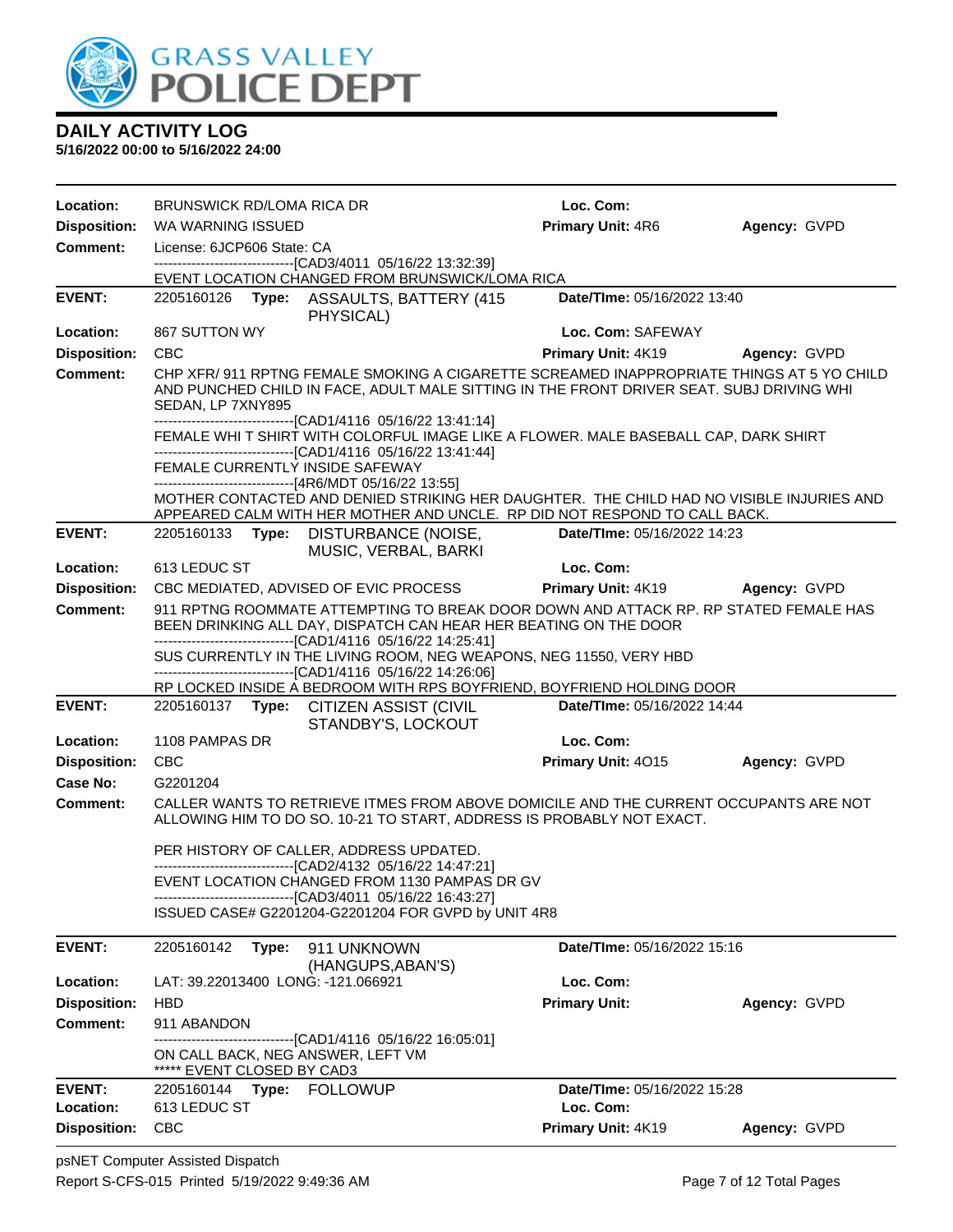

| Comment:                   |                                                                                                                                                                                     | RP ADVISED AN OFFICER, UNKN, WENT TO ABOVE ADDRESS, WHERE HE LIVES LOOKING FOR RP. REQ A 10<br>-21, UNABLE TO LOCATE INCIDENT FROM TODAY.                            |                                                                                      |              |  |
|----------------------------|-------------------------------------------------------------------------------------------------------------------------------------------------------------------------------------|----------------------------------------------------------------------------------------------------------------------------------------------------------------------|--------------------------------------------------------------------------------------|--------------|--|
| <b>EVENT:</b><br>Location: | 699 S AUBURN ST                                                                                                                                                                     | 2205160145 Type: WELFARE CHECK                                                                                                                                       | Date/TIme: 05/16/2022 15:45<br>Loc. Com: IN THE FIELD TO THE NORTH OF<br>ABOVE ADDRE |              |  |
| <b>Disposition:</b>        | CBC 98T                                                                                                                                                                             |                                                                                                                                                                      | Primary Unit: 4K19                                                                   | Agency: GVPD |  |
| <b>Comment:</b>            | -------------------------------[CAD3/4011 05/16/22 15:48:18]                                                                                                                        | RP RPTING XRAY, LONG DARK HAIR, BLUE JEANS, BLK TANK TOP, GRY HOODIE, TAKING HER CLOTHES<br>OFF. CALLER IS CONCERNED, XRAY WAY YELLING AND DANCING AROUND THE FIELD. |                                                                                      |              |  |
|                            | <b>VOICED</b>                                                                                                                                                                       |                                                                                                                                                                      |                                                                                      |              |  |
| <b>EVENT:</b>              | 2205160159<br>Type:                                                                                                                                                                 | CITIZEN ASSIST (CIVIL<br>STANDBY'S, LOCKOUT                                                                                                                          | Date/TIme: 05/16/2022 16:59                                                          |              |  |
| Location:                  | 1262 SUTTON WY                                                                                                                                                                      |                                                                                                                                                                      | Loc. Com: HOSPITALITY HOUSE 530 271 7144                                             |              |  |
| <b>Disposition:</b>        | <b>CNOP</b>                                                                                                                                                                         |                                                                                                                                                                      | <b>Primary Unit:</b>                                                                 | Agency: GVPD |  |
| <b>Comment:</b>            | CLEARANCE<br>***** EVENT CLOSED BY CAD3                                                                                                                                             |                                                                                                                                                                      |                                                                                      |              |  |
| <b>EVENT:</b>              | Date/TIme: 05/16/2022 17:00<br>2205160160<br>Type: CITIZEN ASSIST (CIVIL<br>STANDBY'S, LOCKOUT                                                                                      |                                                                                                                                                                      |                                                                                      |              |  |
| Location:                  | 1262 SUTTON WY                                                                                                                                                                      |                                                                                                                                                                      | Loc. Com: HOSPITALITY HOUSE 530 271 7144                                             |              |  |
| <b>Disposition:</b>        | <b>HBD</b>                                                                                                                                                                          |                                                                                                                                                                      | <b>Primary Unit:</b>                                                                 | Agency: GVPD |  |
| <b>Comment:</b>            | CLEARANCE X 8<br>***** EVENT CLOSED BY CAD3                                                                                                                                         |                                                                                                                                                                      |                                                                                      |              |  |
| <b>EVENT:</b>              | Date/TIme: 05/16/2022 17:05<br>2205160161 Type: WELFARE CHECK                                                                                                                       |                                                                                                                                                                      |                                                                                      |              |  |
| Location:                  | 628 S AUBURN ST # 8<br>Loc. Com: COACH & FOUR MOTEL                                                                                                                                 |                                                                                                                                                                      |                                                                                      |              |  |
| <b>Disposition:</b>        | CBC 98M                                                                                                                                                                             |                                                                                                                                                                      | Primary Unit: 4K19                                                                   | Agency: GVPD |  |
| <b>Comment:</b>            | CLIENT HAVING SOME RAGE ISSUES, HEARING VOICES, WAS WALKING IN THE STREET LAST NIGHT,<br>SCARING THE OTHER TENANTS.<br>-------------------------------[CAD3/4011 05/16/22 17:06:21] |                                                                                                                                                                      |                                                                                      |              |  |
|                            | HISTORY OF METH AND ALC                                                                                                                                                             | ---------------------------[CAD3/4011 05/16/22 17:06:52]                                                                                                             |                                                                                      |              |  |
|                            | MALE, 6'06 300LBS                                                                                                                                                                   |                                                                                                                                                                      |                                                                                      |              |  |
|                            | <b>NEG WEAPONS</b><br>---------------------------[CAD3/4011 05/16/22 17:07:28]                                                                                                      |                                                                                                                                                                      |                                                                                      |              |  |
|                            |                                                                                                                                                                                     | DOESNT BELIEVE THE SU WILL BE VIOLENT W/ L.E. HOWEVER DOES BEST W/ "CALM TONES"<br>--------------------------[CAD3/4011_05/16/22 17:08:44]                           |                                                                                      |              |  |
|                            | REQG 10-21 W/ DISPO                                                                                                                                                                 | ------------------------------[4K19/MDT 05/16/22 17:33]                                                                                                              |                                                                                      |              |  |
|                            | RP                                                                                                                                                                                  | CONTACT MADE WITH CLIENT WHO WAS C4 AND WAS PROVIDED NUMBER FOR CSU. MESSAGE LEFT FOR                                                                                |                                                                                      |              |  |
| <b>EVENT:</b>              | 2205160163<br>Type:                                                                                                                                                                 | 911 UNKNOWN<br>(HANGUPS, ABAN'S)                                                                                                                                     | Date/TIme: 05/16/2022 17:17                                                          |              |  |
| Location:                  | LAT: 39.20058600 LONG: -121.056772                                                                                                                                                  |                                                                                                                                                                      | Loc. Com:                                                                            |              |  |
| <b>Disposition:</b>        | <b>HBD</b>                                                                                                                                                                          |                                                                                                                                                                      | <b>Primary Unit:</b>                                                                 | Agency: GVPD |  |
| <b>Comment:</b>            | 911 ABANDON                                                                                                                                                                         |                                                                                                                                                                      |                                                                                      |              |  |
|                            | UNABLE TO CALL NUMBER BACK<br>***** EVENT CLOSED BY CAD3                                                                                                                            | ------------[CAD1/4116_05/16/22 17:17:16]                                                                                                                            |                                                                                      |              |  |
| <b>EVENT:</b>              | 2205160165 Type: FRAUD                                                                                                                                                              |                                                                                                                                                                      | Date/TIme: 05/16/2022 17:31                                                          |              |  |
| Location:                  | 513 WALSH ST                                                                                                                                                                        |                                                                                                                                                                      | Loc. Com:                                                                            |              |  |
| <b>Disposition:</b>        | <b>CBC</b>                                                                                                                                                                          |                                                                                                                                                                      | Primary Unit: 4022                                                                   | Agency: GVPD |  |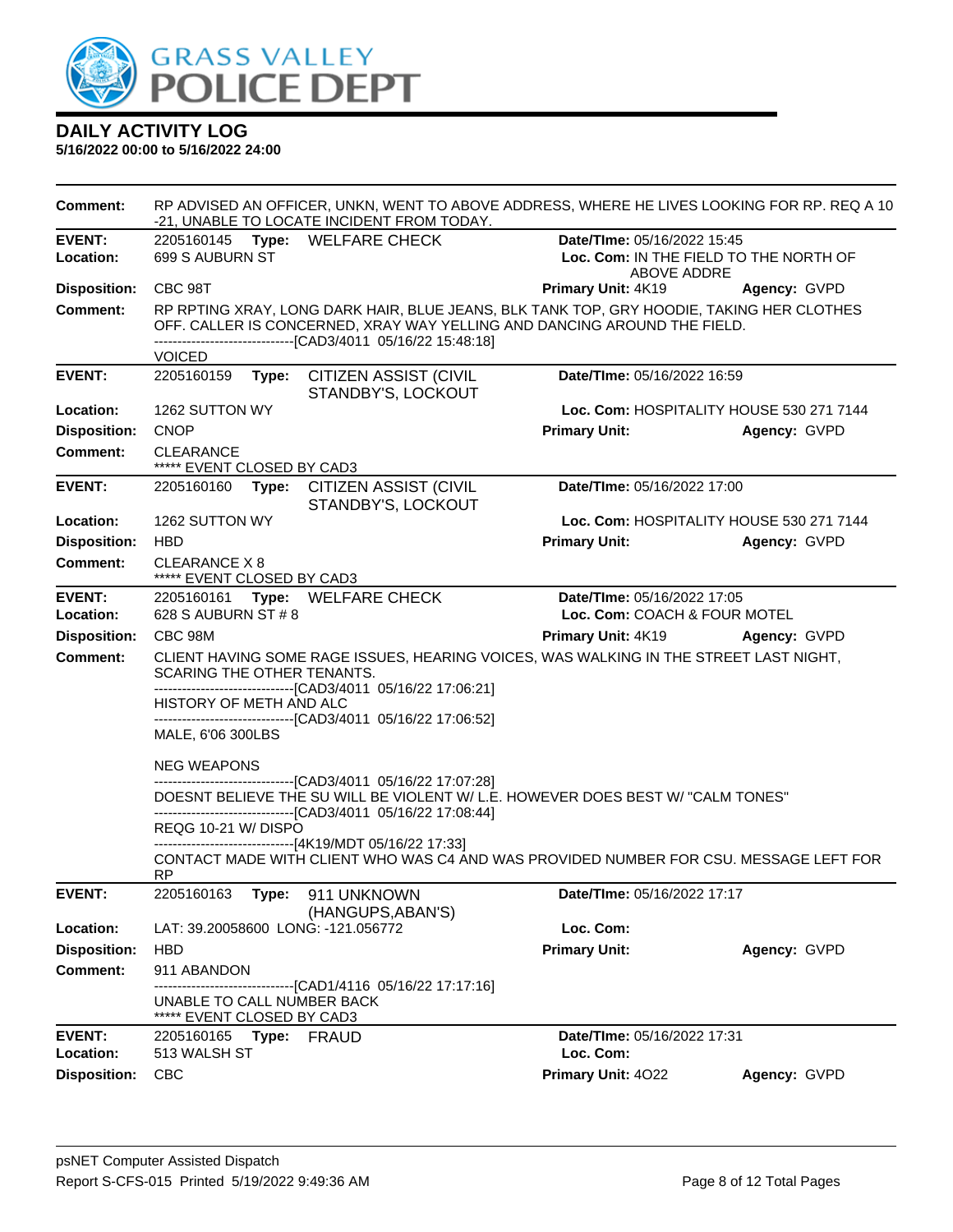

| Comment:            |                                                                                                                                                                                                                                                                                                                                                                                                                                                           |  | RP RPTNG UNEMPLOYMENT FRAUD, REQ 10-21                                                                                                                                                                            |                             |              |  |
|---------------------|-----------------------------------------------------------------------------------------------------------------------------------------------------------------------------------------------------------------------------------------------------------------------------------------------------------------------------------------------------------------------------------------------------------------------------------------------------------|--|-------------------------------------------------------------------------------------------------------------------------------------------------------------------------------------------------------------------|-----------------------------|--------------|--|
|                     | PER 4S3 PEND FOR NIGHTS                                                                                                                                                                                                                                                                                                                                                                                                                                   |  | -------------------------------[CAD3/4106 05/16/22 18:56:46]                                                                                                                                                      |                             |              |  |
|                     |                                                                                                                                                                                                                                                                                                                                                                                                                                                           |  | --------------------------------[CAD1/3753 05/16/22 19:05:59]                                                                                                                                                     |                             |              |  |
|                     | TIMES                                                                                                                                                                                                                                                                                                                                                                                                                                                     |  | CBC MESSAGE LEFT REFFERED TO EDD FOR REPORT. NEGATIVE ANSWER WHEN CALLED MULTIPLE                                                                                                                                 |                             |              |  |
| <b>EVENT:</b>       | 2205160167                                                                                                                                                                                                                                                                                                                                                                                                                                                |  | Type: ASSAULTS, BATTERY (415<br>PHYSICAL)                                                                                                                                                                         | Date/TIme: 05/16/2022 17:47 |              |  |
| Location:           | 866 IDAHO MARYLAND RD                                                                                                                                                                                                                                                                                                                                                                                                                                     |  |                                                                                                                                                                                                                   | Loc. Com:                   |              |  |
| <b>Disposition:</b> | ARA                                                                                                                                                                                                                                                                                                                                                                                                                                                       |  |                                                                                                                                                                                                                   | Primary Unit: 4K19          | Agency: GVPD |  |
| Case No:            | G2201206                                                                                                                                                                                                                                                                                                                                                                                                                                                  |  |                                                                                                                                                                                                                   |                             |              |  |
| Comment:            | CHP XFR/ 911 RPTNG MALE PUT HIS HANDS ON RP, CURRENTLY LOCKED IN THE BATHROOM. MALE IS<br><b>OUTSIDE</b><br>-------------------------------[CAD1/4116 05/16/22 17:48:37]<br>MALE CURRENTLY AT THE NEIGHBORS, NEG WEAPONS. MALE UPSET BECAUSE FEMALE IS PACKING UP<br>HER PROPERTY TO MOVE OUT<br>-------------------------------[CAD1/4116 05/16/22 17:50:51]<br>RP STATED MALE PUT HIS HANDS ON HER, SHE HAS RED MARKS ON HER. RP NOW LOCKED IN HER VEH, |  |                                                                                                                                                                                                                   |                             |              |  |
|                     |                                                                                                                                                                                                                                                                                                                                                                                                                                                           |  |                                                                                                                                                                                                                   |                             |              |  |
|                     |                                                                                                                                                                                                                                                                                                                                                                                                                                                           |  |                                                                                                                                                                                                                   |                             |              |  |
|                     | SIL 2007 TOYOTA COROLLA. MALE IS AT THE NEIGHBORS RESIDENCE                                                                                                                                                                                                                                                                                                                                                                                               |  |                                                                                                                                                                                                                   |                             |              |  |
|                     |                                                                                                                                                                                                                                                                                                                                                                                                                                                           |  | -------------------------------[CAD1/4116 05/16/22 17:51:34]                                                                                                                                                      |                             |              |  |
|                     | MALE WEARING BLK AND WHI HAT, BRIGHT ORANGE SHIRT, CURRENTLY OUTSIDE THE VEH<br>-------------------------------[CAD3/4106 05/16/22 18:42:35]                                                                                                                                                                                                                                                                                                              |  |                                                                                                                                                                                                                   |                             |              |  |
|                     |                                                                                                                                                                                                                                                                                                                                                                                                                                                           |  | ISSUED CASE# G2201206 FOR AGENCY GVPD by UNIT 4K19                                                                                                                                                                |                             |              |  |
|                     |                                                                                                                                                                                                                                                                                                                                                                                                                                                           |  | ------------------------------[4K19/MDT 05/16/22 19:01]<br>AR ARRESTED AND BOOKED FOR 243(E)(1) PC                                                                                                                |                             |              |  |
| <b>EVENT:</b>       |                                                                                                                                                                                                                                                                                                                                                                                                                                                           |  | 2205160168 Type: ALARMS (SILENT, AUDIBLE,<br><b>COMMERCIAL, RES</b>                                                                                                                                               | Date/TIme: 05/16/2022 17:54 |              |  |
| Location:           | 625 IDAHO MARYLAND RD                                                                                                                                                                                                                                                                                                                                                                                                                                     |  |                                                                                                                                                                                                                   | Loc. Com: DEMARTINI RV      |              |  |
| <b>Disposition:</b> | HBD CLEAR PER 4S3                                                                                                                                                                                                                                                                                                                                                                                                                                         |  |                                                                                                                                                                                                                   | <b>Primary Unit:</b>        | Agency: GVPD |  |
| Comment:            | <b>BURG BAY 1 REAR DOOR</b><br><b>AUDIBLE</b><br><b>RESP PENDING</b>                                                                                                                                                                                                                                                                                                                                                                                      |  |                                                                                                                                                                                                                   |                             |              |  |
|                     |                                                                                                                                                                                                                                                                                                                                                                                                                                                           |  | ALARM CO SPOKE WITH RESP BUT UNABLE TO PROVIDE A VALID PASSCODE<br>-------------------------------[CAD1/4116 05/16/22 18:00:56]                                                                                   |                             |              |  |
|                     |                                                                                                                                                                                                                                                                                                                                                                                                                                                           |  | TIM DEMARTINI CALLED, STATED HE DOES NOT KNOW THE NUMBER TO THE ALARM COMPANY AND REQ<br>TO CANCEL, INFORMED ALARM COMPANY WOULD NEED TO CALL AND CANCEL<br>***** EVENT CLOSED BY CAD3 WITH COMMENT-CLEAR PER 4S3 |                             |              |  |
| <b>EVENT:</b>       |                                                                                                                                                                                                                                                                                                                                                                                                                                                           |  | 2205160170 Type: TRAFFIC ACCIDENT                                                                                                                                                                                 | Date/TIme: 05/16/2022 18:02 |              |  |
| Location:           | 664 FREEMAN LN # B                                                                                                                                                                                                                                                                                                                                                                                                                                        |  |                                                                                                                                                                                                                   | Loc. Com: GREAT CLIPS       |              |  |
| <b>Disposition:</b> | <b>RPT</b>                                                                                                                                                                                                                                                                                                                                                                                                                                                |  |                                                                                                                                                                                                                   | <b>Primary Unit: 4S3</b>    | Agency: GVPD |  |
| Case No:            | G2201205                                                                                                                                                                                                                                                                                                                                                                                                                                                  |  |                                                                                                                                                                                                                   |                             |              |  |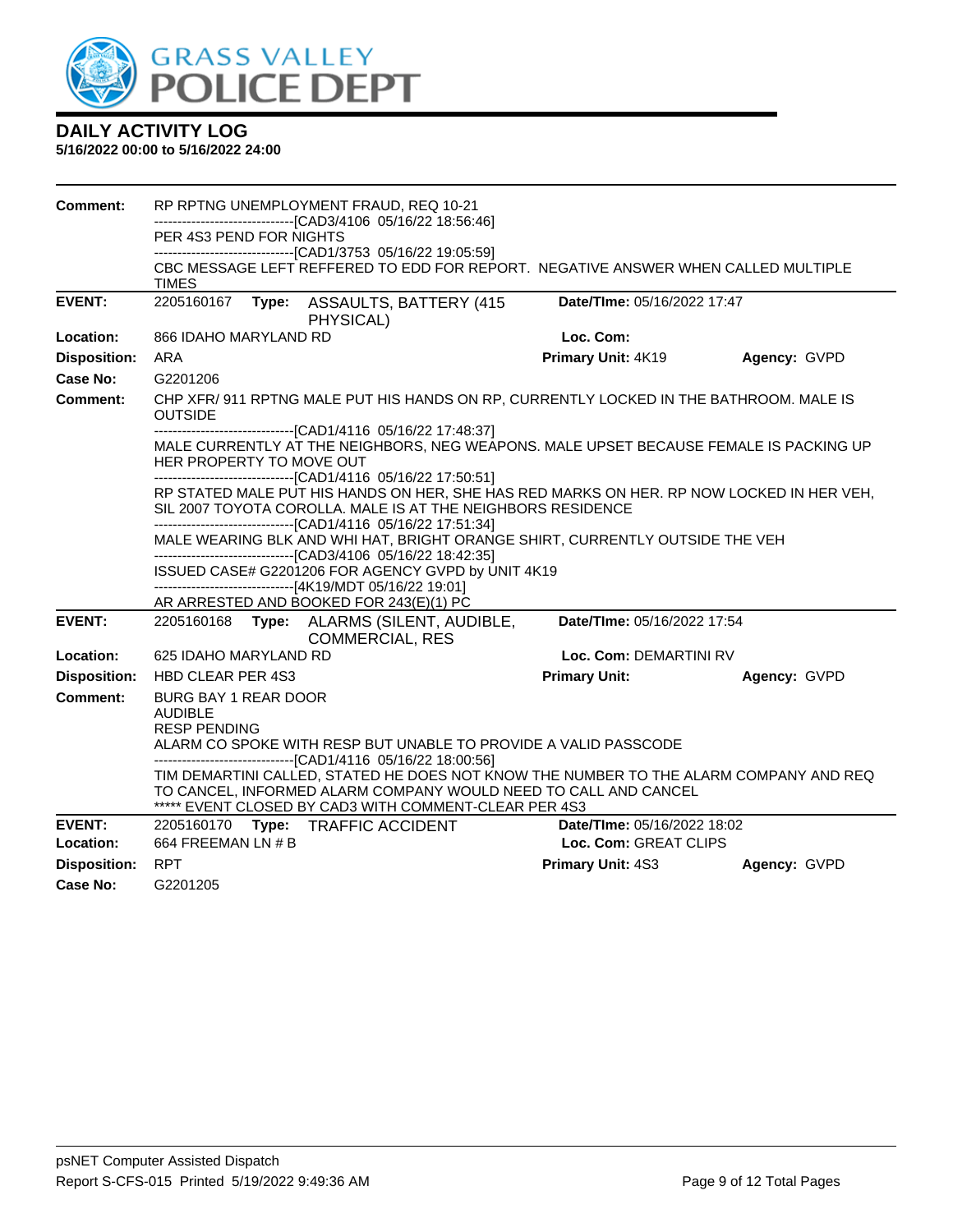

#### **DAILY ACTIVITY LOG 5/16/2022 00:00 to 5/16/2022 24:00**

| Comment:            |                                                                                                                                                           | RP RPTG 11-82, OTHER PARTY IS POSS HBD.                                                                                                                                                                                              |                              |              |  |  |  |  |
|---------------------|-----------------------------------------------------------------------------------------------------------------------------------------------------------|--------------------------------------------------------------------------------------------------------------------------------------------------------------------------------------------------------------------------------------|------------------------------|--------------|--|--|--|--|
|                     | SUSPECT VEH IS A RED EXPLORER                                                                                                                             |                                                                                                                                                                                                                                      |                              |              |  |  |  |  |
|                     | RP IN GRY TOYT CAMRY                                                                                                                                      | -------------------------------[CAD3/4011 05/16/22 18:02:54]                                                                                                                                                                         |                              |              |  |  |  |  |
|                     | VOICED TO 4S3                                                                                                                                             | -----------------------------------[CAD1/4116 05/16/22 18:12:12]                                                                                                                                                                     |                              |              |  |  |  |  |
|                     | <b>REPOND</b>                                                                                                                                             | RP STATED OTHER HALF IS ESCALATING, CALLING FAMILY MEMBERS TO "BEAT UP" THE RP, REQ LE<br>-------------------------------[CAD1/4116 05/16/22 18:18:12]                                                                               |                              |              |  |  |  |  |
|                     | 10-39 CALFIRE                                                                                                                                             | --------------------------------[CAD3/4106 05/16/22 18:33:54]                                                                                                                                                                        |                              |              |  |  |  |  |
|                     |                                                                                                                                                           | ISSUED CASE# G2201205 FOR AGENCY GVPD by UNIT 4S3<br>-------------------------------[CAD1/4116 05/16/22 18:46:13]                                                                                                                    |                              |              |  |  |  |  |
|                     | 10-39 CALFIRE                                                                                                                                             |                                                                                                                                                                                                                                      |                              |              |  |  |  |  |
| <b>EVENT:</b>       |                                                                                                                                                           | 2205160171 Type: ASSAULTS, BATTERY (415<br>PHYSICAL)                                                                                                                                                                                 | Date/TIme: 05/16/2022 18:03  |              |  |  |  |  |
| Location:           | 835 ORCHARD GLEN WY                                                                                                                                       |                                                                                                                                                                                                                                      | Loc. Com:                    |              |  |  |  |  |
| <b>Disposition:</b> | CBC PARTIES ARE SEPERATED                                                                                                                                 |                                                                                                                                                                                                                                      | Primary Unit: 4015           | Agency: GVPD |  |  |  |  |
| <b>Comment:</b>     |                                                                                                                                                           | RP RPTNG WIFE CALLED RP AND TOLD HIM SON IS ASSAULTING WIFE, RP NOT ON SCENE. RP STATED WIFE<br>IS AFRAID TO CALL BECAUSE SHE IS CONCERNED SON WILL ASSAULT HER MORE<br>-------------------------------[CAD3/4011 05/16/22 18:04:35] |                              |              |  |  |  |  |
|                     | 4S3 COPIES                                                                                                                                                |                                                                                                                                                                                                                                      |                              |              |  |  |  |  |
|                     |                                                                                                                                                           | --------------------------------[CAD1/4116 05/16/22 18:06:11]<br>RP STATED WIFE DID NOT SAY HOW SON ASSAULTED HER, RP STATED IT IS AN ONGOING ISSUE. JUV<br>TAKES MEDICATION FOR MH ISSUES, NEG ALCOHOL, NEG 11550, NEG WEAPONS      |                              |              |  |  |  |  |
| <b>EVENT:</b>       | 2205160177 Type:                                                                                                                                          | THEFT (GRAND, PETTY, FROM Date/Time: 05/16/2022 18:31<br>MERCHANT)                                                                                                                                                                   |                              |              |  |  |  |  |
| Location:           | 110 ADAMS LN                                                                                                                                              |                                                                                                                                                                                                                                      | Loc. Com: BANNER ELECTRONICS |              |  |  |  |  |
| <b>Disposition:</b> | <b>PEN</b>                                                                                                                                                |                                                                                                                                                                                                                                      | <b>Primary Unit: 4022</b>    | Agency: GVPD |  |  |  |  |
| Case No:            | G2201208                                                                                                                                                  |                                                                                                                                                                                                                                      |                              |              |  |  |  |  |
| <b>Comment:</b>     |                                                                                                                                                           | RP RPTNG THEFT OF SECURITY CAMERA OCC'D BETWEEN SUNDAY MORNING AND TODAY                                                                                                                                                             |                              |              |  |  |  |  |
|                     | --------------------------------[CAD3/4106 05/16/22 18:56:54]<br>PER 4S3 PEND FOR NIGHTS                                                                  |                                                                                                                                                                                                                                      |                              |              |  |  |  |  |
|                     | --------------------------------[4O22/MDT 05/16/22 19:55]<br>MLTPL 21"S MADE NEG. ANSWER, MESSAGE LEFT//ADV ONLINE RPT IF NO SUS. INF.//PENDING CALL BACK |                                                                                                                                                                                                                                      |                              |              |  |  |  |  |
|                     |                                                                                                                                                           | ----------------------------------[CAD1/3753 05/16/22 20:08:54]<br>ISSUED CASE# G2201208-G2201208 FOR GVPD by UNIT 4O22                                                                                                              |                              |              |  |  |  |  |
| EVENT:              |                                                                                                                                                           | 2205160178 Type: WELFARE CHECK                                                                                                                                                                                                       | Date/TIme: 05/16/2022 18:32  |              |  |  |  |  |
| Location:           | MILL ST/NEAL ST                                                                                                                                           |                                                                                                                                                                                                                                      | Loc. Com: IFO DEL ORO        |              |  |  |  |  |
| <b>Disposition:</b> | UTL                                                                                                                                                       |                                                                                                                                                                                                                                      | Primary Unit: 4015           | Agency: GVPD |  |  |  |  |
| <b>Comment:</b>     |                                                                                                                                                           | RP REQ WELFARE CHECK ON WFA LONG GRAYISH HAIR, BLK SHIRT AND BLK PANTS ON A BICYCLE<br>SCREAMING FOR UNK REASONS, RP STATED 3 JUV FOLLOWING HER, TURNED DOWN TWD SAFEWAY.<br>---------------------[CAD3/4106 05/16/22 18:35:17]      |                              |              |  |  |  |  |
|                     | <b>VOICED</b>                                                                                                                                             |                                                                                                                                                                                                                                      |                              |              |  |  |  |  |
| <b>EVENT:</b>       | 2205160186<br>Type:                                                                                                                                       | DISTURBANCE (NOISE,<br>MUSIC, VERBAL, BARKI                                                                                                                                                                                          | Date/TIme: 05/16/2022 19:34  |              |  |  |  |  |
| Location:           | 105 OPHIR ST $#R$                                                                                                                                         |                                                                                                                                                                                                                                      | Loc. Com: APARTMENT BELOW #R |              |  |  |  |  |
| <b>Disposition:</b> | <b>HBD</b>                                                                                                                                                |                                                                                                                                                                                                                                      | <b>Primary Unit:</b>         | Agency: GVPD |  |  |  |  |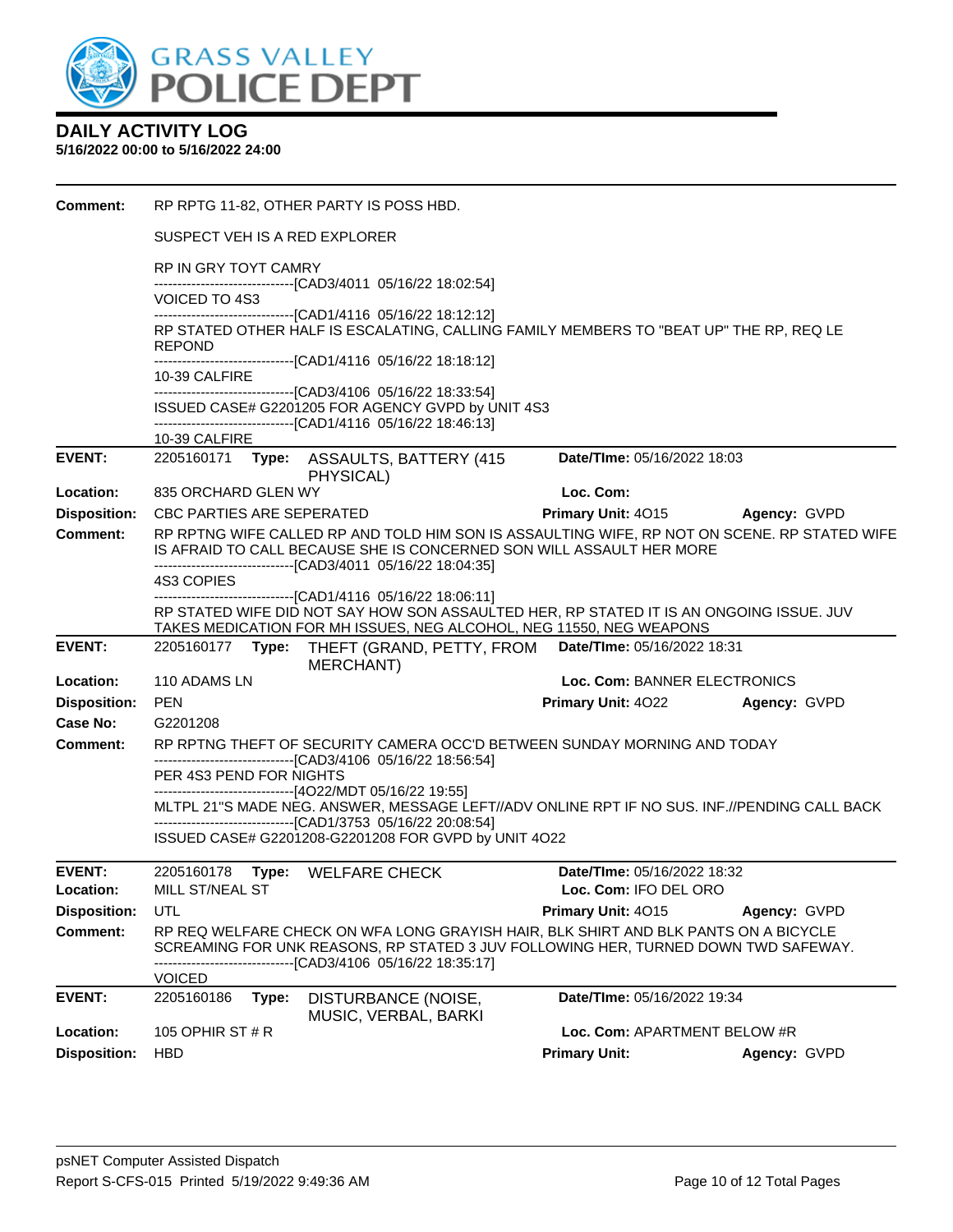

| <b>Comment:</b>                        | 911 REPORTING A JUV SCREAMING AND CAN ALSO HEAR BANGING HEARD ONLY                                                                                                                 |                             |              |  |  |  |
|----------------------------------------|------------------------------------------------------------------------------------------------------------------------------------------------------------------------------------|-----------------------------|--------------|--|--|--|
|                                        | ----------------------------------[CAD3/4106_05/16/22_19:35:10]<br>PER RP ONGOING ISSUE                                                                                            |                             |              |  |  |  |
|                                        | -------------------------------[CAD3/4106 05/16/22 19:35:46]                                                                                                                       |                             |              |  |  |  |
|                                        | WHILE LL RP ADVISES EVERYTHING QUIET NEG FURTHER                                                                                                                                   |                             |              |  |  |  |
|                                        | -------------------------------[CAD1/3753 05/16/22 19:49:55]<br>BEAT OFFICER ADVISED PER 4O4                                                                                       |                             |              |  |  |  |
|                                        | ***** EVENT CLOSED BY CAD1                                                                                                                                                         |                             |              |  |  |  |
| <b>EVENT:</b>                          | 2205160187 Type: GRAND THEFT AUTO                                                                                                                                                  | Date/TIme: 05/16/2022 19:36 |              |  |  |  |
| Location:                              | 10821 SQUIRREL CREEK RD                                                                                                                                                            | Loc. Com: SCOTTEN SCHOOL    |              |  |  |  |
| <b>Disposition:</b><br><b>Case No:</b> | ARA                                                                                                                                                                                | <b>Primary Unit: 4K19</b>   | Agency: GVPD |  |  |  |
| Comment:                               | G2201207<br><b>BHD 10851 VEH</b>                                                                                                                                                   |                             |              |  |  |  |
|                                        | -------------------------------[CAD3/4106 05/16/22 19:38:17]                                                                                                                       |                             |              |  |  |  |
|                                        | PER CHP CONFIRMED 10851                                                                                                                                                            |                             |              |  |  |  |
|                                        | -------------------------------[CAD1/3753 05/16/22 19:38:32]<br>EVENT LOCATION CHANGED FROM W MAIN ST/ALTA ST                                                                      |                             |              |  |  |  |
|                                        | -------------------------------[CAD3/4106 05/16/22 19:42:03]                                                                                                                       |                             |              |  |  |  |
|                                        | ADDITIONAL 911 REPORTING PRIUS WAS IN PURSUIT WITH GVPD WENT UP SQUIRREL CREEK, ADV GVPD<br>OW VEH                                                                                 |                             |              |  |  |  |
|                                        | -------------------------------[CAD1/3753 05/16/22 20:07:52]<br>ISSUED CASE# G2201207 FOR AGENCY GVPD by UNIT 4K19                                                                 |                             |              |  |  |  |
|                                        | -------------------------------[CAD3/4106 05/16/22 20:20:08]                                                                                                                       |                             |              |  |  |  |
|                                        | ADDITIONAL RP REPORTING HIS GIRLFRIEND WAS PULLED OVER AND IS REQ A 1021 TO SEE IF SHE WILL<br>BE RELEASED                                                                         |                             |              |  |  |  |
|                                        | -------------------------------[CAD3/4106 05/16/22 20:22:29]<br>TOW ASSIGNED-KILROYS, 800 E MAIN ST, GRASS VALLEY, 5302733495,                                                     |                             |              |  |  |  |
|                                        | -------------------------------[CAD3/4106 05/16/22 20:22:35]                                                                                                                       |                             |              |  |  |  |
|                                        | KILROYS WILL CB WITH ETA<br>-------------------------------[CAD3/4106 05/16/22 20:24:58]                                                                                           |                             |              |  |  |  |
|                                        | KILROYS CALLED BACK 20 MIN ETA                                                                                                                                                     |                             |              |  |  |  |
|                                        | -------------------------------[CAD1/3753 05/16/22 20:54:48]                                                                                                                       |                             |              |  |  |  |
|                                        | LOCATE SENT TO CHP PLACERVILLE FOR 10851 RECOVERY<br>-------------------------------[CAD1/3753_05/16/22_21:09:56]                                                                  |                             |              |  |  |  |
|                                        | AR WAS ARRESTED AND BOOKED WBCF FOR 496D(A)PC.                                                                                                                                     |                             |              |  |  |  |
| <b>EVENT:</b>                          | 2205160200 Type: DRUGS (ANY NARCOTIC<br><b>RELATED OFFENSE)</b>                                                                                                                    | Date/TIme: 05/16/2022 20:43 |              |  |  |  |
| Location:                              | 275 DORSEY DR #46                                                                                                                                                                  | Loc. Com:                   |              |  |  |  |
| <b>Disposition:</b>                    | CBC PER 4O4 WILL CONDUCT EXT PATROLS                                                                                                                                               | <b>Primary Unit: 409</b>    | Agency: GVPD |  |  |  |
| <b>Comment:</b>                        | 911 REPORTING NONSTOP DRUG TRAFFIC. PER RP FEMALE WENT INSIDE TALKING ABOUT HS. UNK<br>FURTHER, REQ TO REMAIN ANON<br>-------------------------------[CAD1/3753 05/16/22 20:43:45] |                             |              |  |  |  |
|                                        | 4O4 ADVISED                                                                                                                                                                        |                             |              |  |  |  |
| <b>EVENT:</b>                          | 2205160201<br><b>FOLLOWUP</b><br>Type:                                                                                                                                             | Date/TIme: 05/16/2022 20:45 |              |  |  |  |
| Location:                              | 105 OPHIR ST # O                                                                                                                                                                   | Loc. Com:                   |              |  |  |  |
| <b>Disposition:</b>                    | UTL                                                                                                                                                                                | Primary Unit: 404           | Agency: GVPD |  |  |  |
| <b>Comment:</b>                        | RP REQ 1021 REF WEL CHECK. POSS REF EVENT 2205160186<br>---[CAD1/3753 05/16/22 21:19:30]                                                                                           |                             |              |  |  |  |
|                                        | NEG CTC AT APT, RP ADVISED BY 4O4                                                                                                                                                  |                             |              |  |  |  |
| <b>EVENT:</b>                          | 2205160204<br>Type:<br>911 UNKNOWN                                                                                                                                                 | Date/TIme: 05/16/2022 21:14 |              |  |  |  |
|                                        | (HANGUPS, ABAN'S)                                                                                                                                                                  |                             |              |  |  |  |
| Location:                              | LAT: 39.21920100 LONG: -121.052352                                                                                                                                                 | Loc. Com:                   |              |  |  |  |
| <b>Disposition:</b>                    | HBD NEG CALLBACK RECEIVED                                                                                                                                                          | <b>Primary Unit:</b>        | Agency: GVPD |  |  |  |